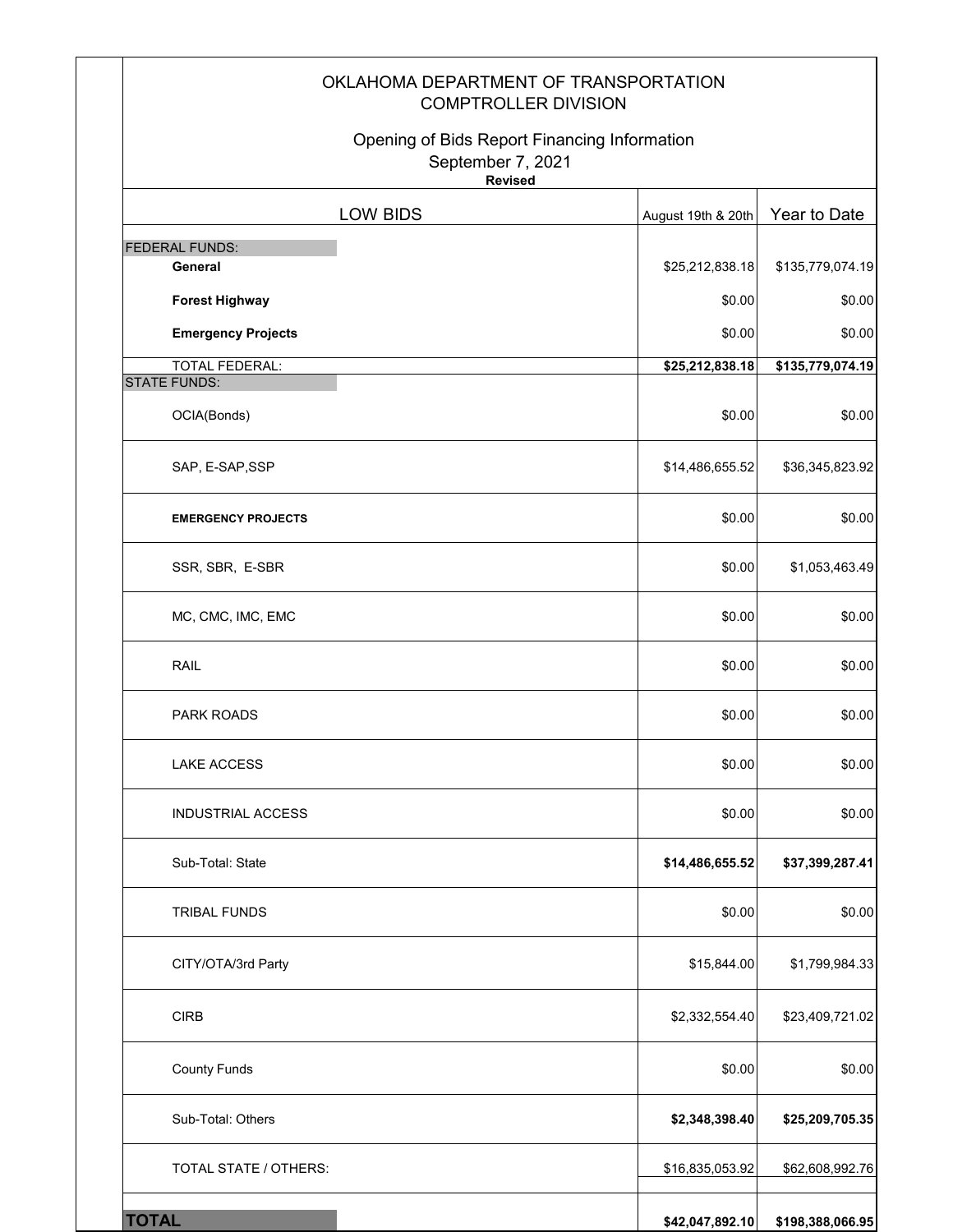|                                                        |                                                                                                                                   | Federal                             | <b>State</b> | Other                 | Total      |
|--------------------------------------------------------|-----------------------------------------------------------------------------------------------------------------------------------|-------------------------------------|--------------|-----------------------|------------|
| Rejected                                               |                                                                                                                                   |                                     | 203,743.36   |                       | 203,743.36 |
| Call Order: 400                                        |                                                                                                                                   | <b>Calendar Days: 30</b>            |              | <b>Division: 3</b>    |            |
| <b>Contract ID: 210230</b>                             |                                                                                                                                   | <b>Project Length: 0.010 miles</b>  |              | <b>Planholders: 6</b> |            |
| $J/P$ No.: 35342(04)                                   |                                                                                                                                   | <b>Project No.: SAP-3500(122)ES</b> |              | <b>Bidders: 1</b>     |            |
| <b>Counties: CLEVELAND</b>                             |                                                                                                                                   |                                     |              |                       |            |
| <b>Contract Description: SOUND BARRIER WALL REPAIR</b> | I-35: REPAIR VEHICLE IMPACT DAMAGE, 0.6 MILES SOUTH<br>OF THE MAIN STREET INTERCHANGE IN NORMAN.<br>PROJECT LENGTH = $0.010$ MILE |                                     |              |                       |            |
|                                                        | Designed by: ODOT BRIDGE DIVISION                                                                                                 |                                     |              |                       |            |
| <b>Engineer's Estimate:</b>                            | <b>Total Bid</b><br>\$32,818.40                                                                                                   | % of Est.                           |              |                       |            |
| <b>Low Bid Amount:</b>                                 | \$203,743.36                                                                                                                      | 620.82                              |              | PBX CORPORATION       |            |

#### **Non-Bidding Planholders**

LOGOS CONSTRUCTION CO., LLC K & R BUILDERS, INC. HASKELL LEMON CONSTRUCTION CO. BUILT RIGHT CONSTRUCTION, LLC B & B CONSTRUCTION SERVICE J.T., INC.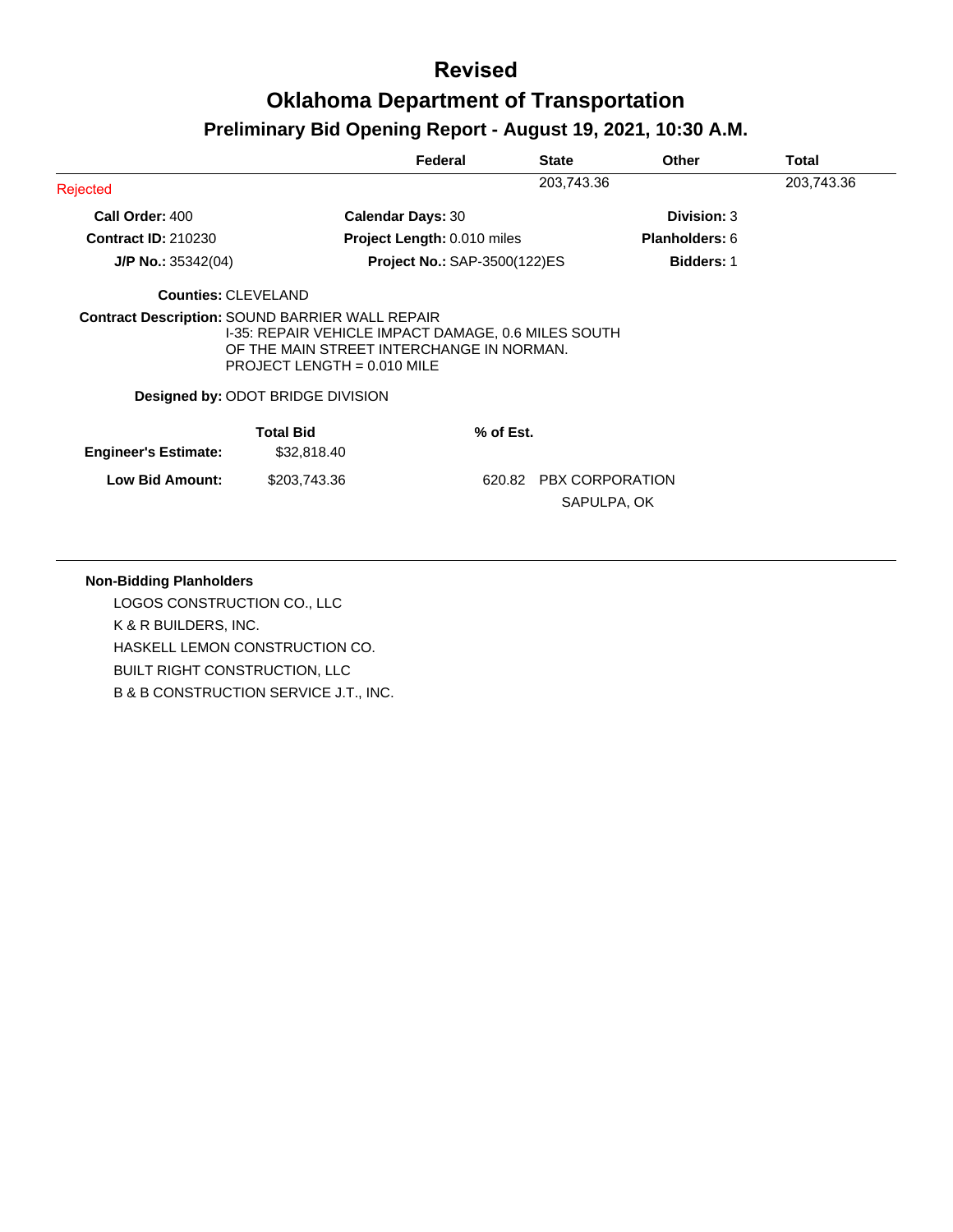# **Oklahoma Department of Transportation Preliminary Bid Opening Report - August 19, 2021, 10:30 A.M.**

|                             |                                                                                                                                                                                       | Federal                             | <b>State</b>  | Other                            | Total         |
|-----------------------------|---------------------------------------------------------------------------------------------------------------------------------------------------------------------------------------|-------------------------------------|---------------|----------------------------------|---------------|
| Rejected                    |                                                                                                                                                                                       | 12,789,736.02                       | 3,197,434.00  |                                  | 15,987,170.02 |
| Call Order: 401             |                                                                                                                                                                                       | <b>Calendar Days: 370</b>           |               | Division: 8                      |               |
| <b>Contract ID: 210262</b>  |                                                                                                                                                                                       | <b>Project Length: 0.759 miles</b>  |               | <b>Planholders: 6</b>            |               |
| $J/P$ No.: 24963(04)        |                                                                                                                                                                                       | <b>Project No.: STP-121B(111)PM</b> |               | <b>Bidders: 2</b>                |               |
| <b>Counties: DELAWARE</b>   |                                                                                                                                                                                       |                                     |               |                                  |               |
| Designed by:                | <b>Contract Description: BRIDGE AND APPROACHES</b><br>US-59: OVER SPAVINAW CREEK, 4.3 MILES<br>SOUTH OF THE SH-20 JUNCTION NEAR<br>EUCHA STATE PARK.<br>PROJECT LENGTH = $0.759$ MILE |                                     |               |                                  |               |
|                             | <b>Total Bid</b>                                                                                                                                                                      | % of Est.                           |               |                                  |               |
| <b>Engineer's Estimate:</b> | \$11,227,251.05                                                                                                                                                                       |                                     |               |                                  |               |
| <b>Low Bid Amount:</b>      | \$15,987,170.02                                                                                                                                                                       |                                     | HENRYETTA, OK | 142.40 C-GAWF CONSTRUCTION, INC. |               |
| <b>Other Bid Amounts:</b>   | \$16,175,968.60                                                                                                                                                                       | 144.08                              |               | JENSEN CONSTRUCTION COMPANY      |               |

#### **Non-Bidding Planholders**

PARADIGM CONSTRUCTION & ENGINEERING, INC GRADE LINE CONSTRUCTION, LLC OBC, INC. BECCO CONTRACTORS, INC.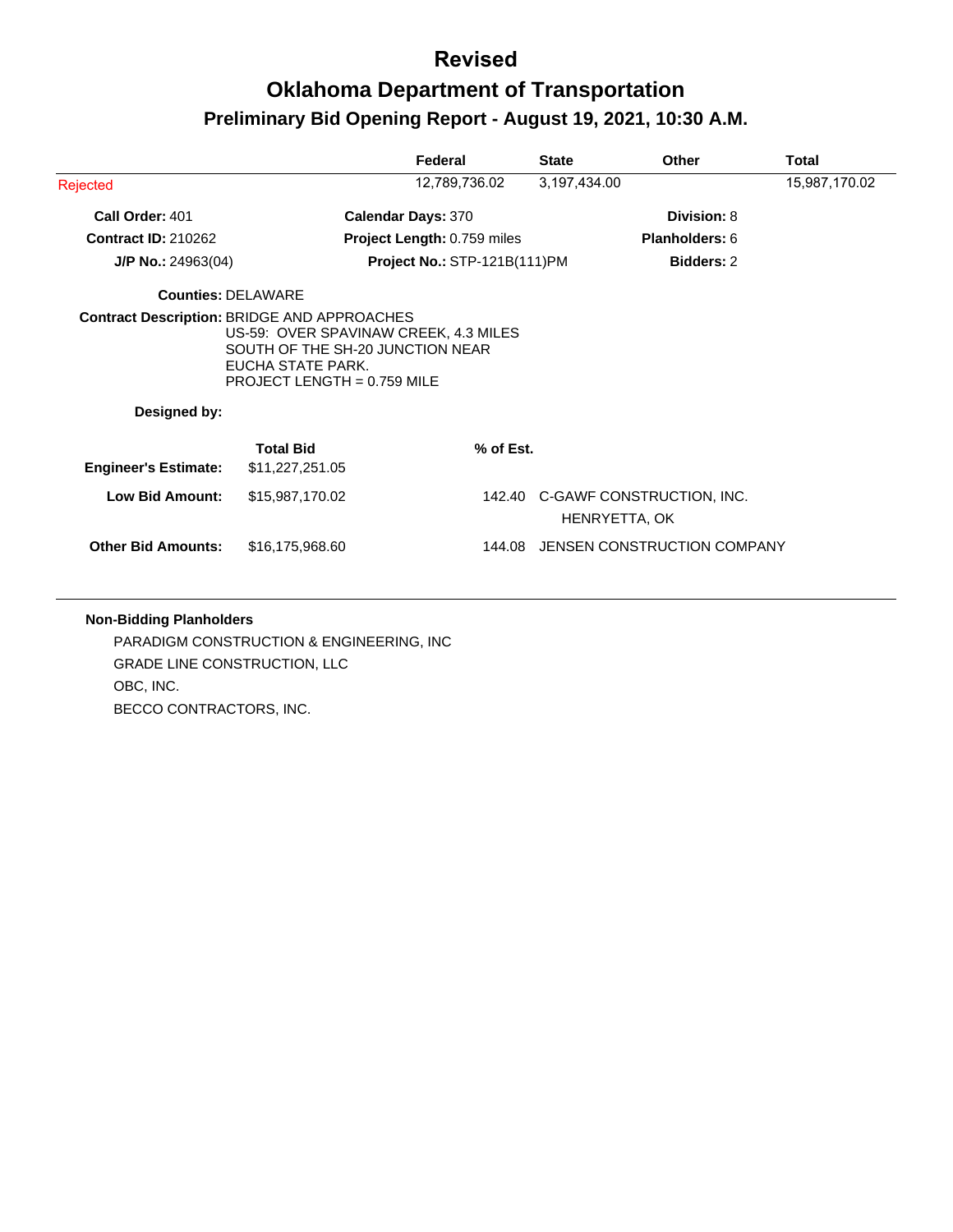# **Revised Oklahoma Department of Transportation**

### **Preliminary Bid Opening Report - August 19, 2021, 10:30 A.M.**

|                                    | Federal                   | <b>State</b>                                                                                                                                               | <b>Other</b>                                                                                 | Total                                                                                                                |
|------------------------------------|---------------------------|------------------------------------------------------------------------------------------------------------------------------------------------------------|----------------------------------------------------------------------------------------------|----------------------------------------------------------------------------------------------------------------------|
|                                    | 2,627,133.38              |                                                                                                                                                            |                                                                                              | 2,627,133.38                                                                                                         |
|                                    |                           |                                                                                                                                                            | Division: 8                                                                                  |                                                                                                                      |
|                                    |                           |                                                                                                                                                            | <b>Planholders: 2</b>                                                                        |                                                                                                                      |
|                                    |                           |                                                                                                                                                            | <b>Bidders: 1</b>                                                                            |                                                                                                                      |
|                                    |                           |                                                                                                                                                            |                                                                                              |                                                                                                                      |
|                                    |                           |                                                                                                                                                            |                                                                                              |                                                                                                                      |
| <b>Total Bid</b><br>\$1,888,024.01 |                           |                                                                                                                                                            |                                                                                              |                                                                                                                      |
| \$2,627,133.38                     |                           |                                                                                                                                                            |                                                                                              |                                                                                                                      |
|                                    | <b>Counties: DELAWARE</b> | <b>Calendar Days: 45</b><br><b>Contract Description: RESURFACE (ASPHALT)</b><br>PROJECT LENGTH = $3.75$ MILES<br><b>Designed by: ODOT FIELD DIVISION 8</b> | <b>Project Length: 6.623 miles</b><br>Project No.: NHPP-CRRS(009)PM<br>$%$ of Est.<br>139.15 | US-59: FROM THE ARKANSAS STATE LINE, EXTEND WEST NEAR WEST SILOAM SPRING.<br>EMERY SAPP & SONS, INC.<br>COLUMBIA, MO |

**Non-Bidding Planholders**

BETTIS ASPHALT AND CONSTRUCTION, INC.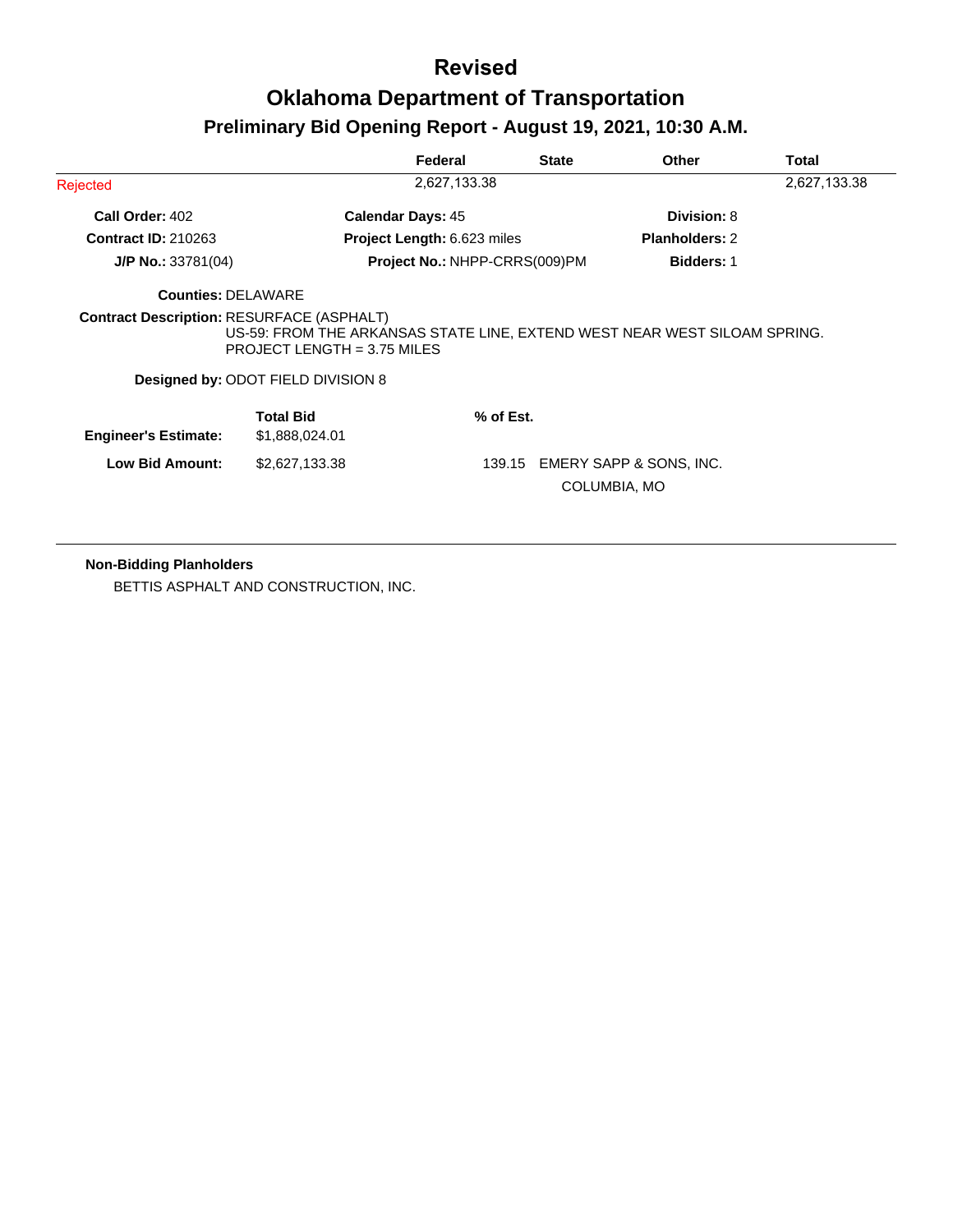# **Oklahoma Department of Transportation Preliminary Bid Opening Report - August 19, 2021, 10:30 A.M.**

|                             |                                                                                                                                      | Federal                            | <b>State</b>            | <b>Other</b>          | Total        |
|-----------------------------|--------------------------------------------------------------------------------------------------------------------------------------|------------------------------------|-------------------------|-----------------------|--------------|
| Rejected                    |                                                                                                                                      | 3,705,880.12                       |                         |                       | 3,705,880.12 |
| Call Order: 403             |                                                                                                                                      | <b>Calendar Days: 90</b>           |                         | Division: 8           |              |
| <b>Contract ID: 210264</b>  |                                                                                                                                      | <b>Project Length: 9.186 miles</b> |                         | <b>Planholders: 2</b> |              |
| $J/P$ No.: 33782(04)        |                                                                                                                                      | Project No.: NHPP-CRRS(008)PM      |                         | <b>Bidders: 1</b>     |              |
| <b>Counties: DELAWARE</b>   |                                                                                                                                      |                                    |                         |                       |              |
|                             | US-59: FROM 3.7 MILES WEST OF THE ARKANSAS STATE LINE, EXTEND WEST NEAR<br>WEST SILOAM SPRING.<br><b>PROJECT LENGTH = 4.97 MILES</b> |                                    |                         |                       |              |
| Designed by:                |                                                                                                                                      |                                    |                         |                       |              |
| <b>Engineer's Estimate:</b> | <b>Total Bid</b><br>\$2,716,727.28                                                                                                   | % of Est.                          |                         |                       |              |
| <b>Low Bid Amount:</b>      | \$3,705,880.12                                                                                                                       | 136.41                             | EMERY SAPP & SONS, INC. |                       |              |

#### **Non-Bidding Planholders**

BETTIS ASPHALT AND CONSTRUCTION, INC.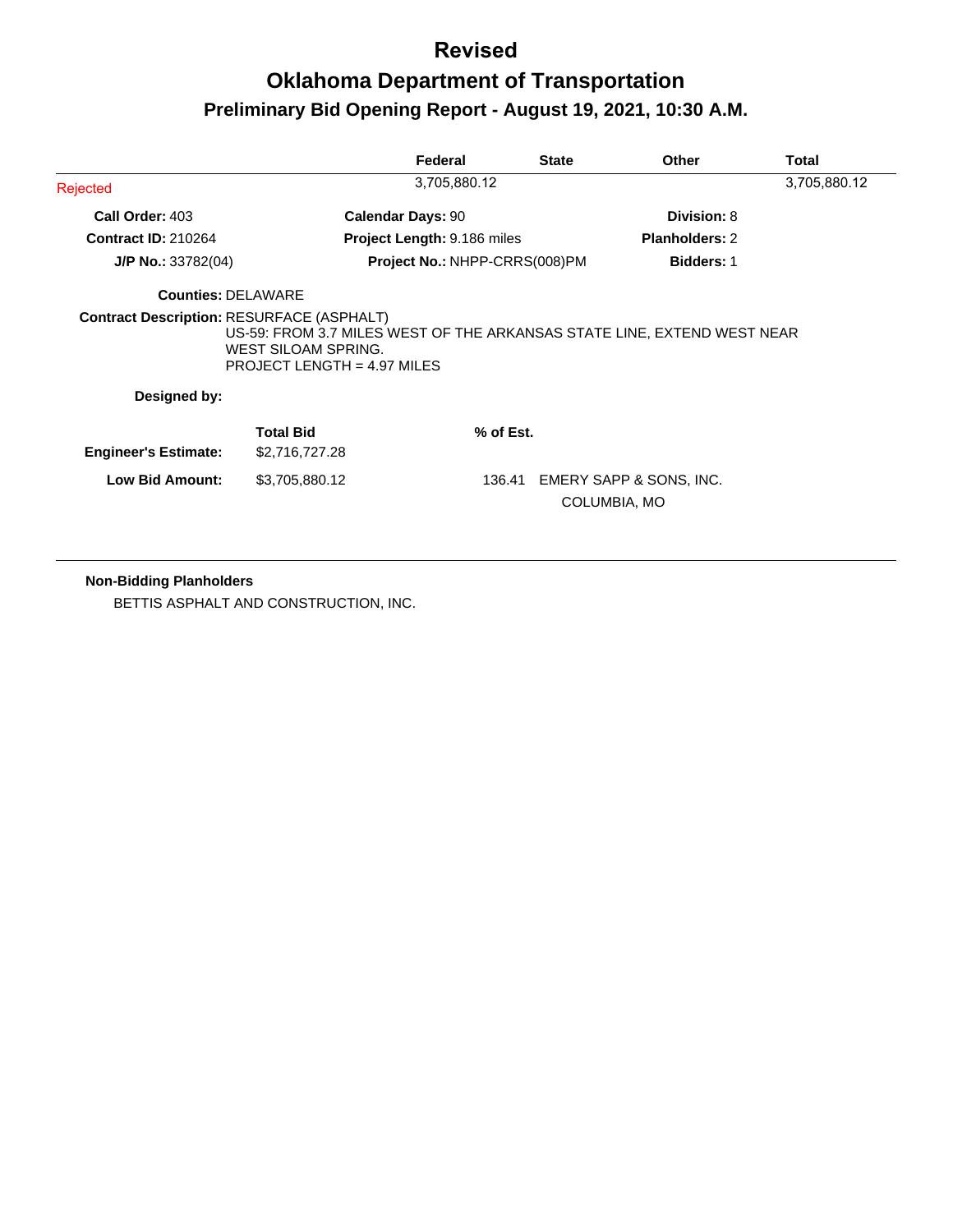|                                                  |                                                                            | Federal                                           | <b>State</b> | Other                                                                     | Total        |
|--------------------------------------------------|----------------------------------------------------------------------------|---------------------------------------------------|--------------|---------------------------------------------------------------------------|--------------|
| Rejected                                         |                                                                            | 5,967,000.00                                      |              |                                                                           | 5,967,000.00 |
| Call Order: 404                                  |                                                                            | Calendar Days: 135                                |              | Division: 8                                                               |              |
| <b>Contract ID: 210265</b>                       |                                                                            | Project Length: 15.809 miles                      |              | <b>Planholders: 3</b>                                                     |              |
| $J/P$ No.: 33781(04)<br>33782(04)                |                                                                            | Project No.: NHPP-CRRS(009)PM<br>NHPP-CRRS(008)PM |              | <b>Bidders: 2</b>                                                         |              |
| <b>Counties: DELAWARE</b>                        |                                                                            |                                                   |              |                                                                           |              |
| <b>Contract Description: RESURFACE (ASPHALT)</b> | PROJECT LENGTH = $8.72$ MILES<br><b>Designed by: ODOT FIELD DIVISION 8</b> |                                                   |              | US-59: FROM THE ARKANSAS STATE LINE, EXTEND WEST NEAR WEST SILOAM SPRING. |              |
|                                                  | <b>Total Bid</b>                                                           | % of Est.                                         |              |                                                                           |              |
| <b>Engineer's Estimate:</b>                      | \$4,604,751.29                                                             |                                                   |              |                                                                           |              |
| <b>Low Bid Amount:</b>                           | \$5,967,000.00                                                             | 129.58                                            | TULSA, OK    | BECCO CONTRACTORS, INC.                                                   |              |
| <b>Other Bid Amounts:</b>                        | \$6,218,918.50                                                             | 135.05                                            |              | EMERY SAPP & SONS, INC.                                                   |              |

**Non-Bidding Planholders**

BETTIS ASPHALT AND CONSTRUCTION, INC.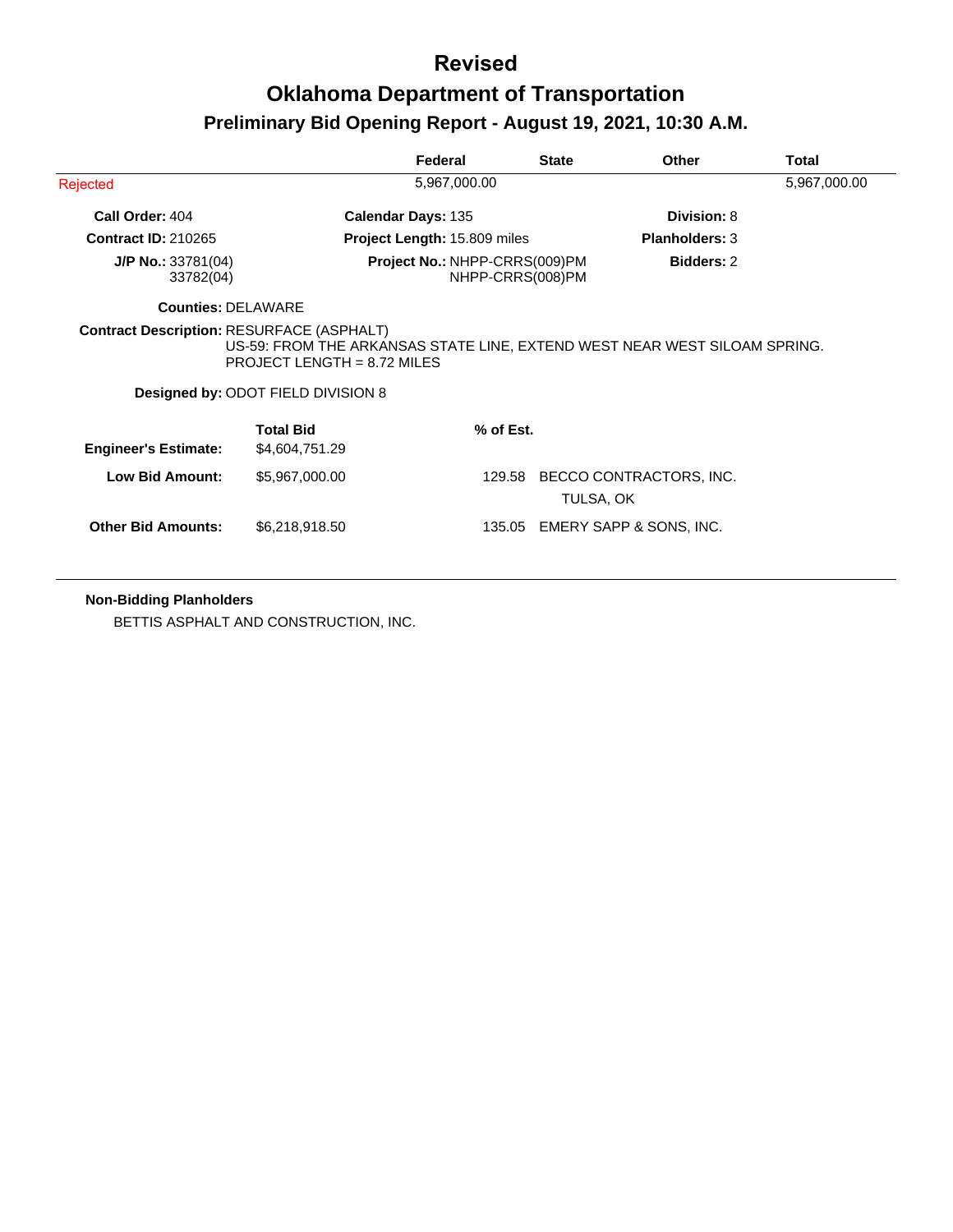# **Oklahoma Department of Transportation Preliminary Bid Opening Report - August 19, 2021, 10:30 A.M.**

|                             |                                                                                                                                                 | Federal                             | <b>State</b> | Other                                     | <b>Total</b> |
|-----------------------------|-------------------------------------------------------------------------------------------------------------------------------------------------|-------------------------------------|--------------|-------------------------------------------|--------------|
|                             |                                                                                                                                                 | 1,090,909.00                        |              | 1,537,452.05                              | 2,628,361.05 |
| Call Order: 410             |                                                                                                                                                 | <b>Calendar Days: 90</b>            |              | Division: 4                               |              |
| <b>Contract ID: 210232</b>  |                                                                                                                                                 | <b>Project Length: 1.229 miles</b>  |              | <b>Planholders: 3</b>                     |              |
| $J/P$ No.: 32843(08)        |                                                                                                                                                 | <b>Project No.: STP-224B(085)CI</b> |              | <b>Bidders: 1</b>                         |              |
| <b>Counties: GARFIELD</b>   |                                                                                                                                                 |                                     |              |                                           |              |
| Designed by:                | COUNTY ROAD (EAST SOUTHGATE ROAD/EW 45): FROM 2.0 MILES EAST<br>OF THE US-81 JUNCTION, EXTEND EAST NEAR ENID.<br>$PROJECT LENGTH = 1.229$ MILES |                                     |              |                                           |              |
| <b>Engineer's Estimate:</b> | <b>Total Bid</b><br>\$2,348,431.12                                                                                                              | $%$ of Est.                         |              |                                           |              |
| <b>Low Bid Amount:</b>      | \$2,628,361.05                                                                                                                                  |                                     | ENID, OK     | 111.92 THE CUMMINS CONSTRUCTION CO., INC. |              |
|                             |                                                                                                                                                 |                                     |              | (D)                                       |              |

#### **Non-Bidding Planholders**

HASKELL LEMON CONSTRUCTION CO. TOM HUDSON PAVING, INC.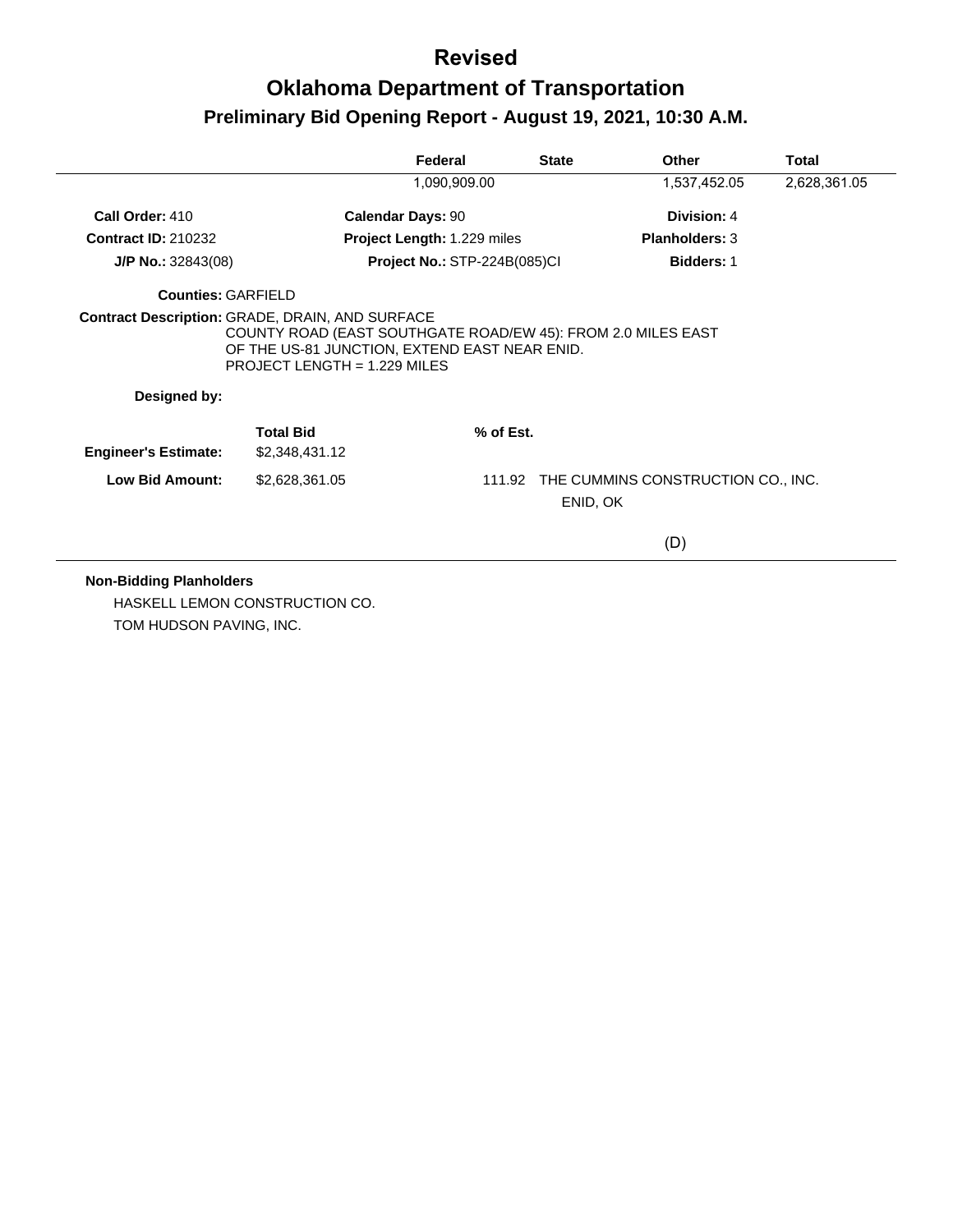# **Oklahoma Department of Transportation Preliminary Bid Opening Report - August 19, 2021, 10:30 A.M.**

|                             |                                                                                                            | Federal                      | <b>State</b>              | Other                                 | Total     |
|-----------------------------|------------------------------------------------------------------------------------------------------------|------------------------------|---------------------------|---------------------------------------|-----------|
|                             |                                                                                                            |                              | 16.010.08                 |                                       | 16.010.08 |
| Call Order: 415             | <b>Calendar Days: 30</b>                                                                                   |                              |                           | Division: 3                           |           |
| <b>Contract ID: 210233</b>  |                                                                                                            | Project Length: 0.113 miles  |                           | <b>Planholders: 7</b>                 |           |
| $J/P$ No.: 35352(04)        |                                                                                                            | Project No.: SAP-225N(099)ES |                           | Bidders: 6                            |           |
| <b>Counties: GARVIN</b>     |                                                                                                            |                              |                           |                                       |           |
|                             | US-77: REPAIR FIRE DAMAGE OVER RUSH CREEK, 0.6 MILES<br>SOUTHEAST OF THE SH-19 JUNCTION NEAR PAULS VALLEY. |                              |                           |                                       |           |
|                             | PROJECT LENGTH = $0.000$ MILE                                                                              |                              |                           |                                       |           |
|                             | <b>Designed by: ODOT BRIDGE DIVISION</b>                                                                   |                              |                           |                                       |           |
|                             | <b>Total Bid</b>                                                                                           | % of Est.                    |                           |                                       |           |
| <b>Engineer's Estimate:</b> | \$29,400.00                                                                                                |                              |                           |                                       |           |
| <b>Low Bid Amount:</b>      | \$16,010.08                                                                                                | 54.46                        | PBX CORPORATION           |                                       |           |
|                             |                                                                                                            |                              | SAPULPA, OK               |                                       |           |
| <b>Other Bid Amounts:</b>   | \$21,490.00                                                                                                | 73.10                        |                           | B & B CONSTRUCTION SERVICE J.T., INC. |           |
|                             | \$28,200.00                                                                                                | 95.92                        |                           | <b>BUILT RIGHT CONSTRUCTION, LLC</b>  |           |
|                             | \$30,971.00                                                                                                | 105.34                       | <b>McGill Restoration</b> |                                       |           |
|                             | \$35,245.00                                                                                                | 119.88                       |                           | LOGOS CONSTRUCTION CO., LLC           |           |

**Non-Bidding Planholders** MONOKO, LLC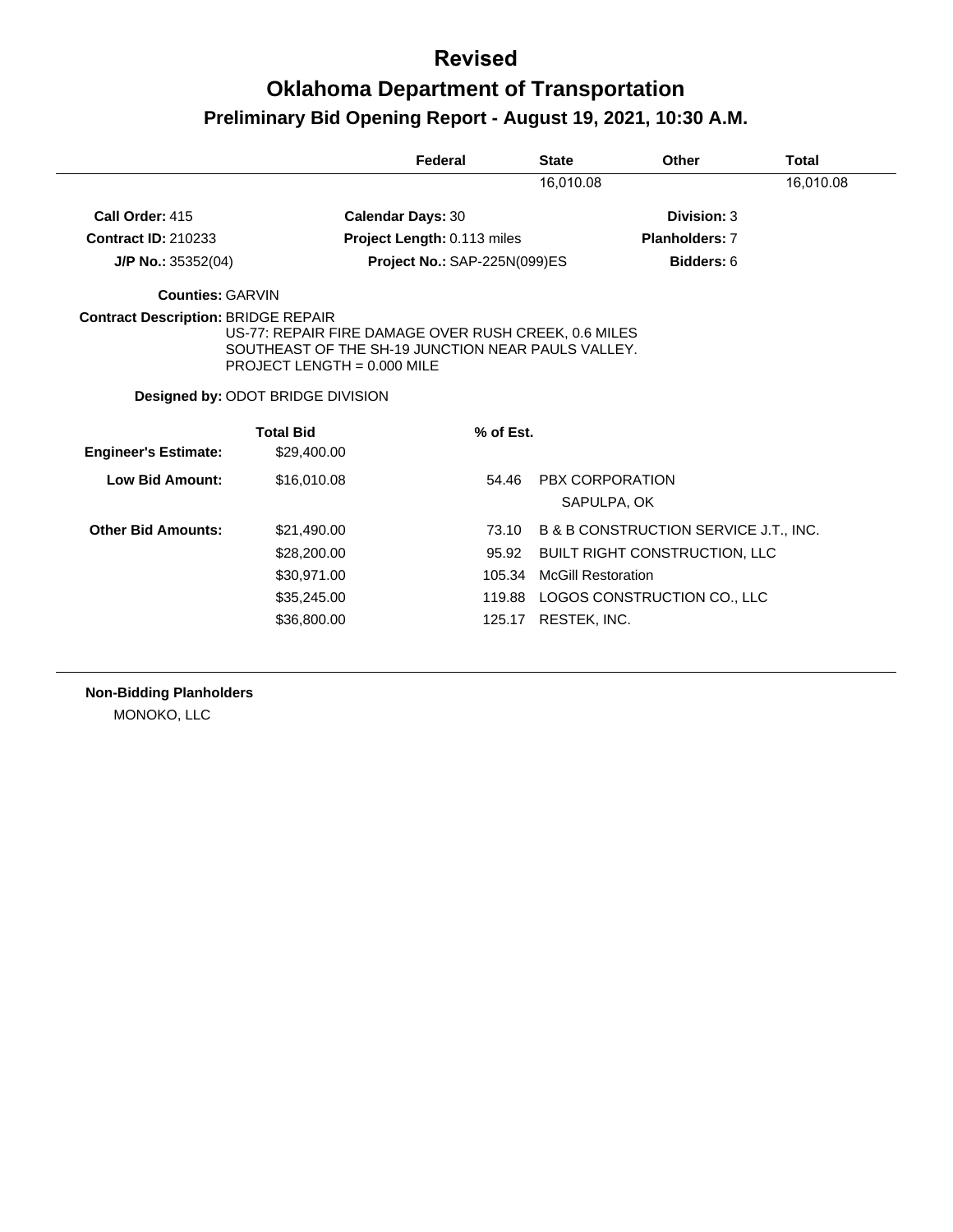# **Oklahoma Department of Transportation Preliminary Bid Opening Report - August 19, 2021, 10:30 A.M.**

|                             |                                                                                                                                                  | Federal                             | <b>State</b>              | <b>Other</b>                          | <b>Total</b> |
|-----------------------------|--------------------------------------------------------------------------------------------------------------------------------------------------|-------------------------------------|---------------------------|---------------------------------------|--------------|
|                             |                                                                                                                                                  | 167,769.92                          | 41,942.48                 |                                       | 209,712.40   |
| Call Order: 420             |                                                                                                                                                  | <b>Calendar Days: 60</b>            |                           | Division: 6                           |              |
| <b>Contract ID: 210234</b>  |                                                                                                                                                  | Project Length: 0.000 miles         |                           | Planholders: 6                        |              |
| $J/P$ No.: 26974(08)        |                                                                                                                                                  | <b>Project No.: STP-230F(040)PM</b> |                           | <b>Bidders: 5</b>                     |              |
|                             | <b>Counties: HARPER, WOODWARD</b>                                                                                                                |                                     |                           |                                       |              |
|                             | US-64/US-183: OVER CIMARRON RIVER, BEAVER<br>RIVER, AND SAND CREEK AT MULTIPLE<br>LOCATIONS IN DIVISION VI.<br><b>PROJECT LENGTH = 0.00 MILE</b> |                                     |                           |                                       |              |
| Designed by:                |                                                                                                                                                  |                                     |                           |                                       |              |
|                             | <b>Total Bid</b>                                                                                                                                 | % of Est.                           |                           |                                       |              |
| <b>Engineer's Estimate:</b> | \$298,171.00                                                                                                                                     |                                     |                           |                                       |              |
| <b>Low Bid Amount:</b>      | \$209,712.40                                                                                                                                     | 70.33                               | CLAYTON, OK               | B & B CONSTRUCTION SERVICE J.T., INC. |              |
| <b>Other Bid Amounts:</b>   | \$221,962.66                                                                                                                                     | 74.44                               | <b>PBX CORPORATION</b>    |                                       |              |
|                             | \$285,124.34                                                                                                                                     | 95.62                               |                           | LOGOS CONSTRUCTION CO., LLC           |              |
|                             | \$335,512.50                                                                                                                                     |                                     | 112.52 McGill Restoration |                                       |              |
|                             | \$342,614.00                                                                                                                                     |                                     |                           | 114.91 BUILT RIGHT CONSTRUCTION, LLC  |              |
|                             |                                                                                                                                                  |                                     |                           |                                       |              |

**Non-Bidding Planholders**

RESTEK, INC.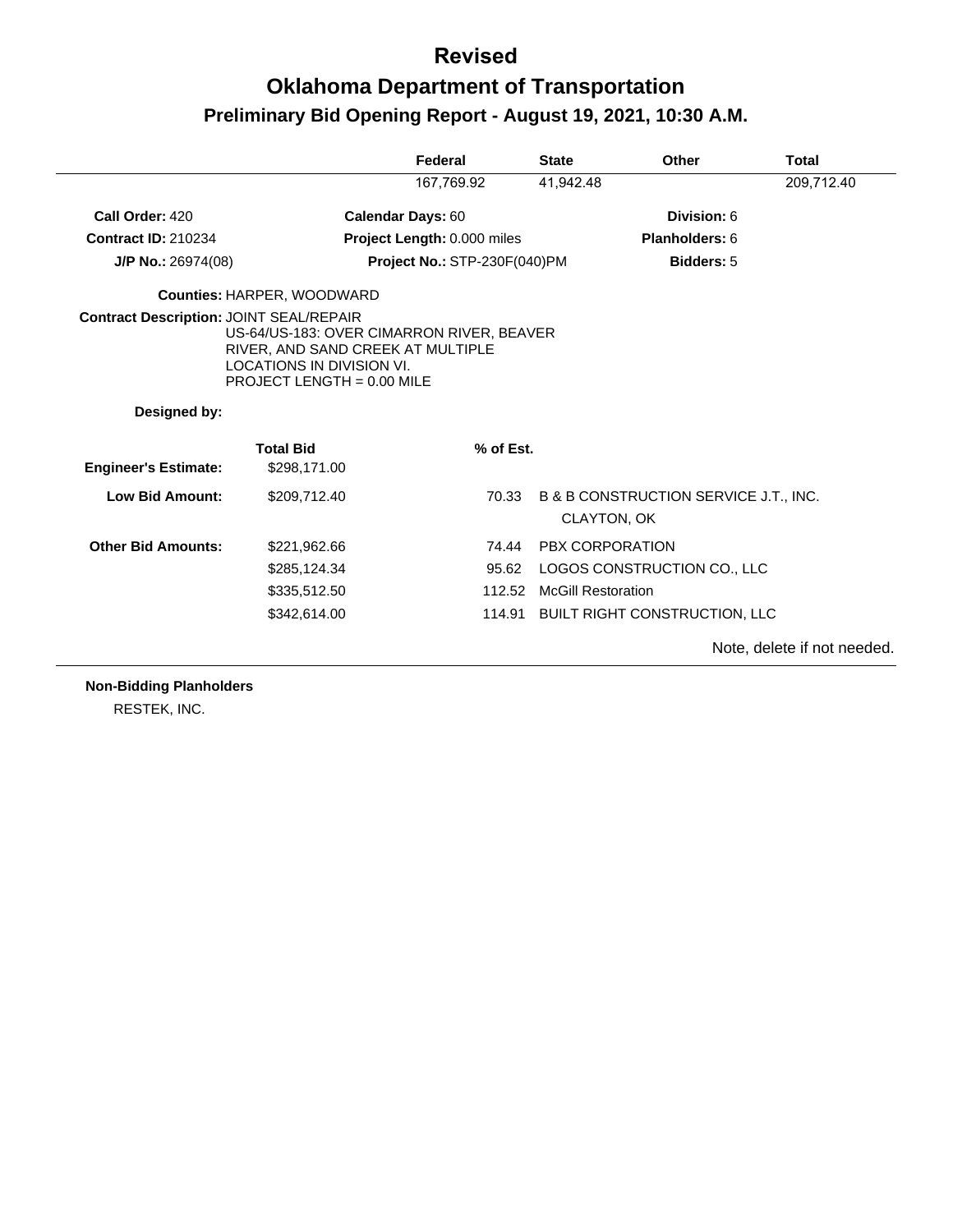# **Oklahoma Department of Transportation Preliminary Bid Opening Report - August 19, 2021, 10:30 A.M.**

|                                                    |                                                                                                                   | Federal                             | <b>State</b> | Other                                                | <b>Total</b> |
|----------------------------------------------------|-------------------------------------------------------------------------------------------------------------------|-------------------------------------|--------------|------------------------------------------------------|--------------|
|                                                    |                                                                                                                   | 676,011.42                          | 169,002.85   |                                                      | 845,014.27   |
| Call Order: 425                                    |                                                                                                                   | Calendar Days: 120                  |              | Division: 3                                          |              |
| <b>Contract ID: 210110</b>                         |                                                                                                                   | Project Length: 0.113 miles         |              | Planholders: 10                                      |              |
| $J/P$ No.: 31052(04)                               |                                                                                                                   | <b>Project No.: STP-235C(055)PM</b> |              | Bidders: 6                                           |              |
| Counties: JOHNSTON                                 |                                                                                                                   |                                     |              |                                                      |              |
| <b>Contract Description: BRIDGE AND APPROACHES</b> | SH-48: OVER SANDY CREEK, 0.5 MILES NORTH<br>OF THE SH-7 JUNCTION NEAR WAPANUCKA.<br>PROJECT LENGTH = $0.113$ MILE |                                     |              |                                                      |              |
| Designed by:                                       |                                                                                                                   |                                     |              |                                                      |              |
| <b>Engineer's Estimate:</b>                        | <b>Total Bid</b><br>\$915,090.58                                                                                  | % of Est.                           |              |                                                      |              |
| <b>Low Bid Amount:</b>                             | \$845.014.27                                                                                                      | 92.34                               |              | B & B CONSTRUCTION SERVICE J.T., INC.<br>CLAYTON, OK |              |
| <b>Other Bid Amounts:</b>                          | \$851,854.08                                                                                                      | 93.09                               |              | <b>Treas Construction Inc.</b>                       |              |
|                                                    | \$998,461.00                                                                                                      | 109.11                              |              | <b>BUILT RIGHT CONSTRUCTION, LLC</b>                 |              |
|                                                    | \$1,003,277.61                                                                                                    | 109.64                              |              | WYATT CONTRACTING, INC.                              |              |
|                                                    | \$1,013,467.28                                                                                                    | 110.75                              |              | BRIDGECO CONTRACTORS, INC.                           |              |
|                                                    | \$1,097,619.00                                                                                                    | 119.95                              |              | EARTH BUILDERS, L.P.                                 |              |

#### **Non-Bidding Planholders**

RRY SERVICES LLC K & R BUILDERS, INC. OBC, INC. SILVER STAR CONSTRUCTION COMPANY, INC.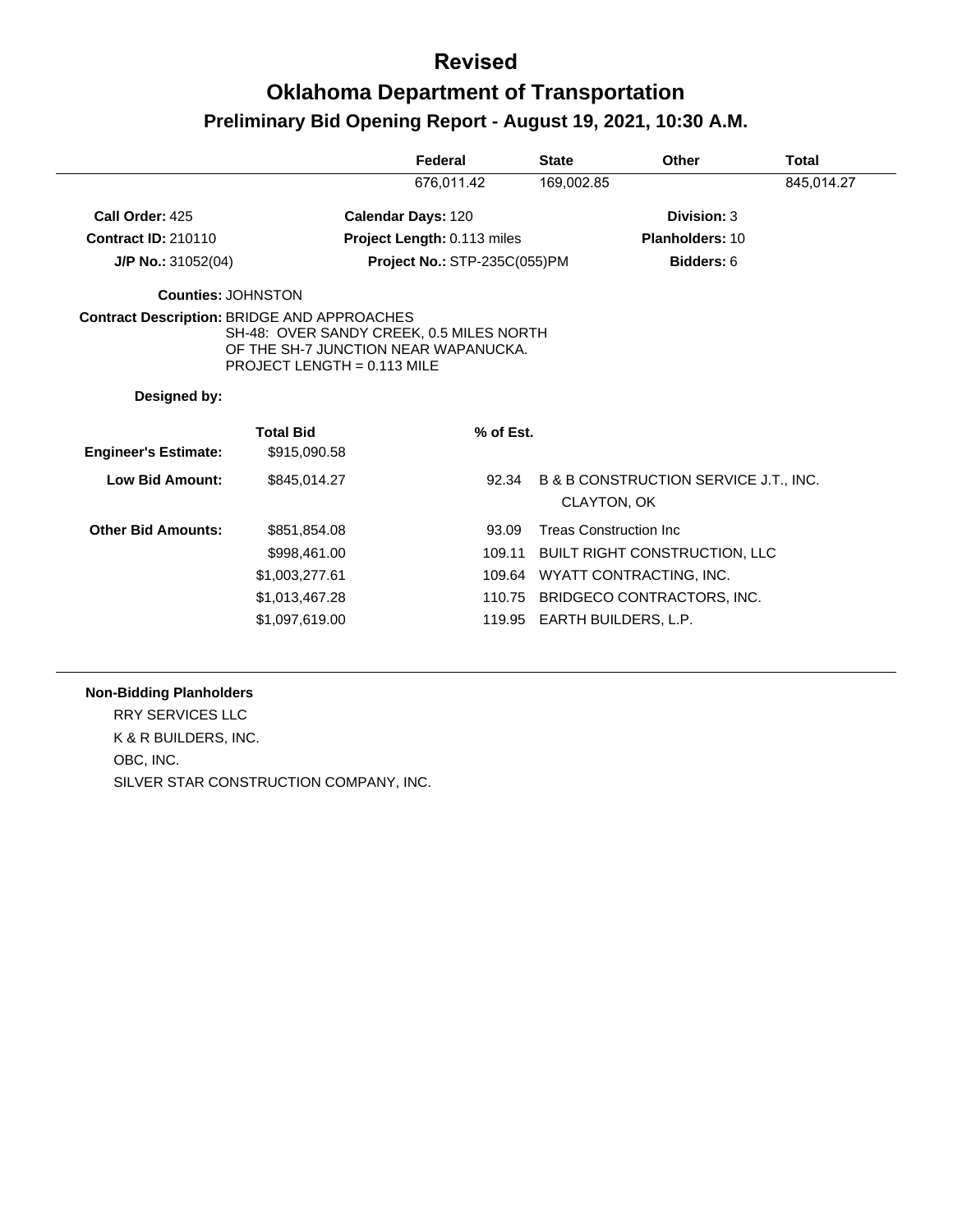|                                                    |                                                                                                                                  | Federal                      | <b>State</b> | Other                                             | Total        |
|----------------------------------------------------|----------------------------------------------------------------------------------------------------------------------------------|------------------------------|--------------|---------------------------------------------------|--------------|
| Rejected                                           |                                                                                                                                  | 5,900,574.65                 | 1,475,143.66 |                                                   | 7,375,718.31 |
| Call Order: 430                                    |                                                                                                                                  | <b>Calendar Days: 370</b>    |              | Division: 2                                       |              |
| <b>Contract ID: 180226</b>                         |                                                                                                                                  | Project Length: 0.650 miles  |              | <b>Planholders: 6</b>                             |              |
| $J/P$ No.: 28006(07)                               |                                                                                                                                  | Project No.: STP-248C(035)PM |              | <b>Bidders: 1</b>                                 |              |
| <b>Counties: MARSHALL</b>                          |                                                                                                                                  |                              |              |                                                   |              |
| <b>Contract Description: BRIDGE AND APPROACHES</b> | SH-32: OVER HAUANI CREEK, 2.0 MILES<br>SOUTHWEST OF THE SH-99C<br><b>JUNCTION NEAR LEBANON.</b><br>PROJECT LENGTH = $0.570$ MILE |                              |              |                                                   |              |
|                                                    | Designed by: WHITE ENGINEERING ASSOCIATES, INC.                                                                                  |                              |              |                                                   |              |
| <b>Engineer's Estimate:</b>                        | <b>Total Bid</b><br>\$6,160,536.91                                                                                               | % of Est.                    |              |                                                   |              |
| <b>Low Bid Amount:</b>                             | \$7,375,718.31                                                                                                                   | 119.73                       |              | BRIDGECO CONTRACTORS, INC.<br><b>WELLSTON, OK</b> |              |

#### **Non-Bidding Planholders**

Treas Construction Inc OVERLAND CORPORATION K & R BUILDERS, INC. SILVER STAR CONSTRUCTION COMPANY, INC. OBC, INC.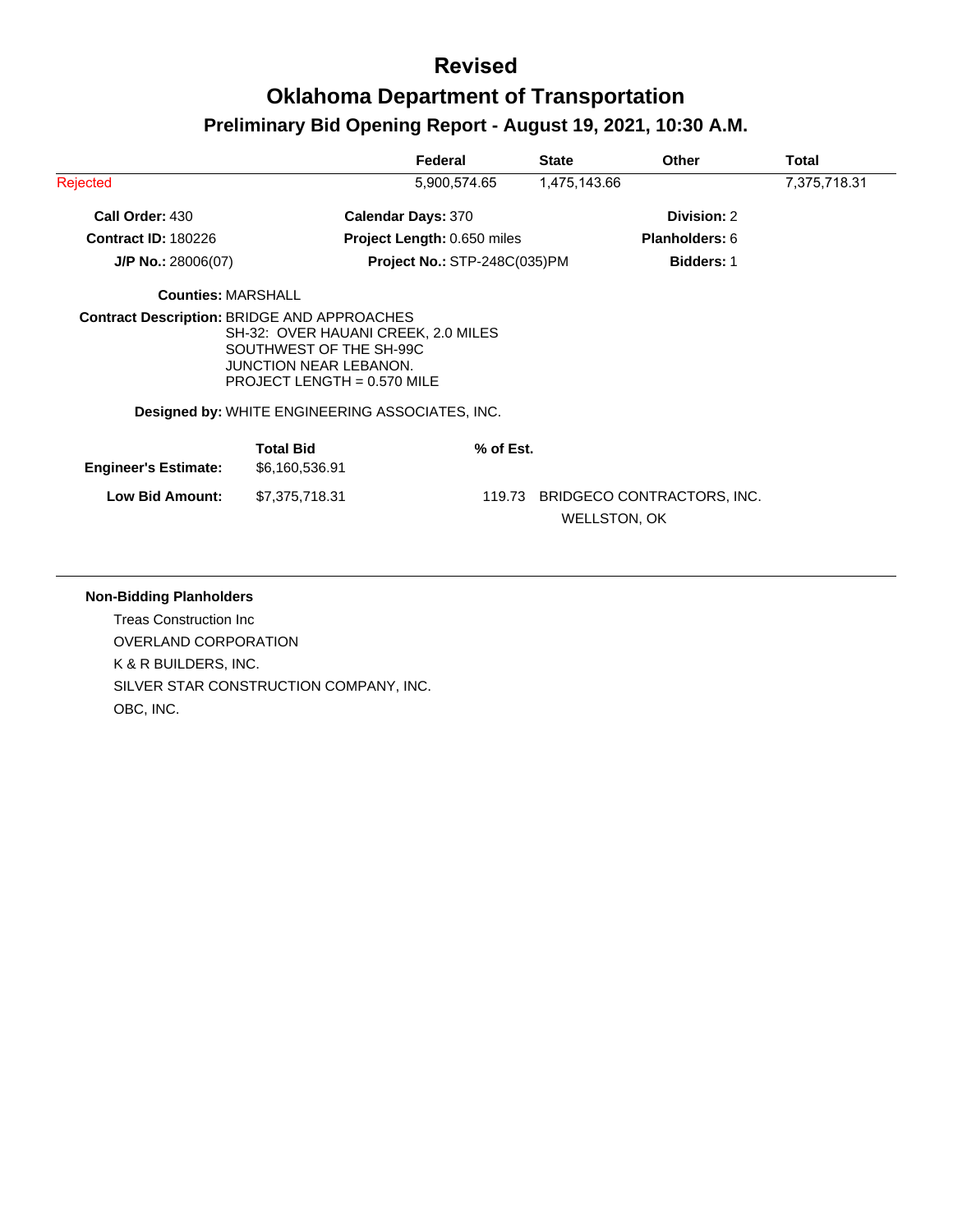# **Oklahoma Department of Transportation Preliminary Bid Opening Report - August 19, 2021, 10:30 A.M.**

|                                   |                                                                                                                              | Federal                                                    | <b>State</b> | Other                                         | Total        |
|-----------------------------------|------------------------------------------------------------------------------------------------------------------------------|------------------------------------------------------------|--------------|-----------------------------------------------|--------------|
|                                   |                                                                                                                              | 5,097,771.13                                               | 1,274,442.78 |                                               | 6,372,213.91 |
| Call Order: 435                   |                                                                                                                              | <b>Calendar Days: 120</b>                                  |              | Division: 1                                   |              |
| <b>Contract ID: 210235</b>        |                                                                                                                              | Project Length: 3.569 miles                                |              | <b>Planholders: 8</b>                         |              |
| $J/P$ No.: 29758(04)<br>31202(04) |                                                                                                                              | <b>Project No.: NHPPI-4000-(093)PM</b><br>NHPP-013N(178)PM |              | <b>Bidders: 4</b>                             |              |
| Counties: MCINTOSH                |                                                                                                                              |                                                            |              |                                               |              |
|                                   | I-40/US-69: I-40, FROM 0.53 MILES WEST OF THE US-69 INTERCHANGE<br>EXTEND EAST NEAR CHECOTAH. US-69, FROM 0.5 MILES SOUTH OF |                                                            |              |                                               |              |
| Designed by:                      | THE I-40 INTERCHANGE EXTEND NORTH NEAR CHECOTAH.<br>PROJECT LENGTH = 2.229 MILES                                             |                                                            |              |                                               |              |
|                                   | <b>Total Bid</b>                                                                                                             | % of Est.                                                  |              |                                               |              |
| <b>Engineer's Estimate:</b>       | \$4,422,393.60                                                                                                               |                                                            |              |                                               |              |
| Low Bid Amount:                   | \$6,372,213.91                                                                                                               | 144.09                                                     |              | INTERSTATE IMPROVEMENT, INC.<br>FARIBAULT, MN |              |
| <b>Other Bid Amounts:</b>         | \$6,999,330,53                                                                                                               | 158.27                                                     |              | DIAMOND SURFACE, INC.                         |              |
|                                   | \$7,199,440.33                                                                                                               |                                                            |              | 162.80 IOWA CIVIL CONTRACTING, INC.           |              |

#### **Non-Bidding Planholders**

DUIT CONSTRUCTION COMPANY, INC. WINDING ROAD CONSTRUCTION, INC. TI-ZACK CONCRETE, INC. GRADE LINE CONSTRUCTION, LLC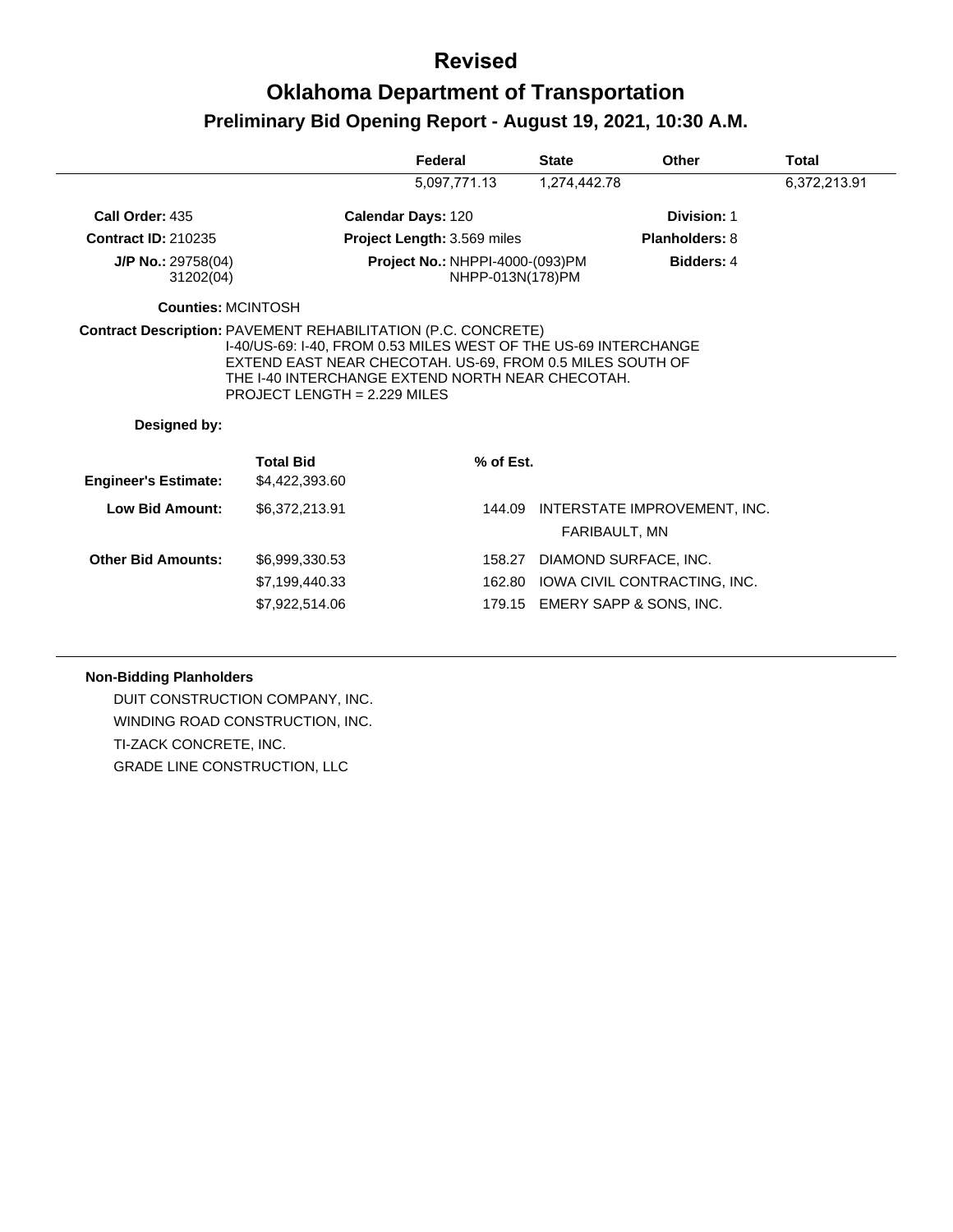# **Oklahoma Department of Transportation Preliminary Bid Opening Report - August 19, 2021, 10:30 A.M.**

|                                                                    |                                                                                                                                              | Federal                      | <b>State</b> | Other                                                     | <b>Total</b> |
|--------------------------------------------------------------------|----------------------------------------------------------------------------------------------------------------------------------------------|------------------------------|--------------|-----------------------------------------------------------|--------------|
|                                                                    |                                                                                                                                              | 145,833.00                   |              | 795,102.35                                                | 940,935.35   |
| Call Order: 437                                                    |                                                                                                                                              | Calendar Days: 140           |              | Division: 7                                               |              |
| <b>Contract ID: 210244</b>                                         |                                                                                                                                              | Project Length: 0.283 miles  |              | <b>Planholders: 9</b>                                     |              |
| $J/P$ No.: 32369(04)                                               |                                                                                                                                              | Project No.: STP-250D(037)Cl |              | <b>Bidders: 4</b>                                         |              |
| <b>Counties: MURRAY</b>                                            |                                                                                                                                              |                              |              |                                                           |              |
| <b>Contract Description: BRIDGE AND APPROACHES</b><br>Designed by: | COUNTY ROAD (EW-176/LOCAL KNAPP ROAD): OVER<br>DRY SANDY CREEK, 0.1 MILES EAST OF<br>US-77 NEAR JOLLYVILLE.<br>PROJECT LENGTH = $0.284$ MILE |                              |              |                                                           |              |
|                                                                    |                                                                                                                                              |                              |              |                                                           |              |
| <b>Engineer's Estimate:</b>                                        | <b>Total Bid</b><br>\$1,111,865.97                                                                                                           | % of Est.                    |              |                                                           |              |
| <b>Low Bid Amount:</b>                                             | \$940,935.35                                                                                                                                 | 84.63                        |              | Cowboy Contracting, Inc. Raygn D Alexander<br>Perkins, OK |              |
| <b>Other Bid Amounts:</b>                                          | \$1,122,850.71                                                                                                                               | 100.99                       |              | SEWELL BROS., INC.                                        |              |
|                                                                    | \$1,125,176.83                                                                                                                               | 101.20                       |              | BRIDGECO CONTRACTORS, INC.                                |              |
|                                                                    | \$1,194,228.29                                                                                                                               | 107.41                       |              | Seal Masters, Inc. DBA Pavers, Inc.                       |              |
|                                                                    |                                                                                                                                              |                              |              | (D)                                                       |              |

#### **Non-Bidding Planholders**

HASKELL LEMON CONSTRUCTION CO. EMERY SAPP & SONS, INC. RRY SERVICES LLC K & R BUILDERS, INC. SILVER STAR CONSTRUCTION COMPANY, INC.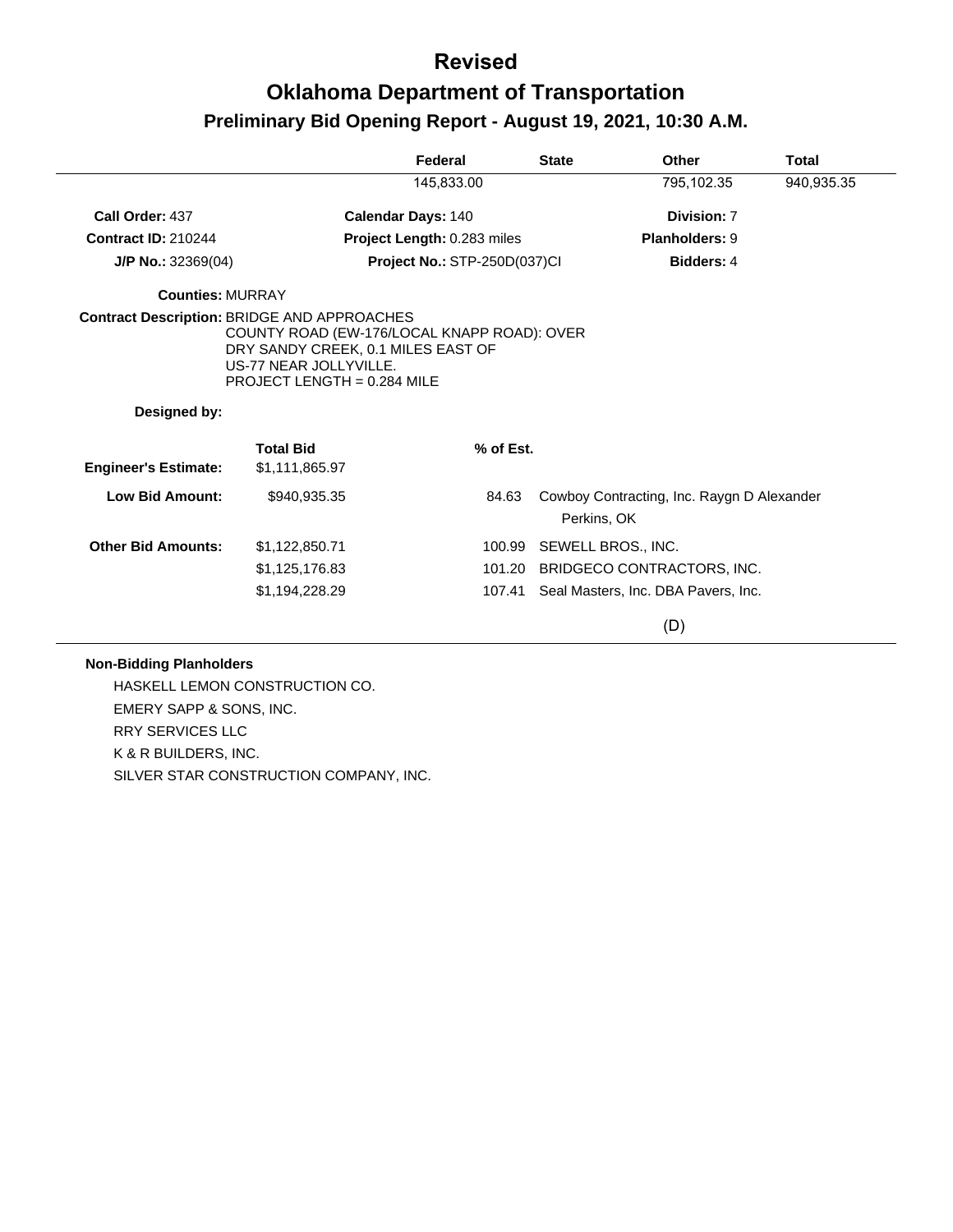|                                                    |                                                                                                                                                       | Federal                      | <b>State</b>                   | <b>Other</b>                     | <b>Total</b>                              |
|----------------------------------------------------|-------------------------------------------------------------------------------------------------------------------------------------------------------|------------------------------|--------------------------------|----------------------------------|-------------------------------------------|
|                                                    |                                                                                                                                                       | 3,078,982.41                 | 769,745.60                     |                                  | 3,848,728.01                              |
| Call Order: 450                                    |                                                                                                                                                       | <b>Calendar Days: 180</b>    |                                | Division: 8                      |                                           |
| <b>Contract ID: 210238</b>                         |                                                                                                                                                       | Project Length: 0.237 miles  |                                | <b>Planholders: 11</b>           |                                           |
| $J/P$ No.: 29687(04)                               |                                                                                                                                                       | Project No.: STP-258B(084)PM |                                | <b>Bidders: 5</b>                |                                           |
| <b>Counties: OTTAWA</b>                            |                                                                                                                                                       |                              |                                |                                  |                                           |
| <b>Contract Description: BRIDGE AND APPROACHES</b> | US-60: OVER UNNAMED CREEKS, 3.5 MILES<br>SOUTHWEST AND 2.1 MILES NORTHEAST<br>OF THE SH-137 JUNCTION NEAR WYANDOTTE.<br>PROJECT LENGTH = $0.217$ MILE |                              |                                |                                  |                                           |
|                                                    | Designed by: ODOT BRIDGE DIVISION                                                                                                                     |                              |                                |                                  |                                           |
| <b>Engineer's Estimate:</b>                        | <b>Total Bid</b><br>\$3,927,999.21                                                                                                                    | % of Est.                    |                                |                                  |                                           |
| Low Bid Amount:                                    | \$3,848,728.01                                                                                                                                        | 97.98                        | SAPULPA, OK                    |                                  | PARADIGM CONSTRUCTION & ENGINEERING, INC. |
| <b>Other Bid Amounts:</b>                          | \$3,854,598.00                                                                                                                                        | 98.13                        |                                | EMERY SAPP & SONS, INC.          |                                           |
|                                                    | \$4,053,281.43                                                                                                                                        | 103.19                       | <b>Treas Construction Inc.</b> |                                  |                                           |
|                                                    | \$4,067,000.00                                                                                                                                        |                              |                                | 103.54 BECCO CONTRACTORS, INC.   |                                           |
|                                                    | \$4,070,298.18                                                                                                                                        |                              |                                | 103.62 B & B BRIDGE COMPANY, LLC |                                           |

#### **Non-Bidding Planholders**

BRIGHT LIGHTING, INC. DBA BL TOWER CONSTRUCTION Tri Star Construction Arkansas, LLC BRIDGECO CONTRACTORS, INC. OBC, INC. K & R BUILDERS, INC. CONCRETE SERVICES CORPORATION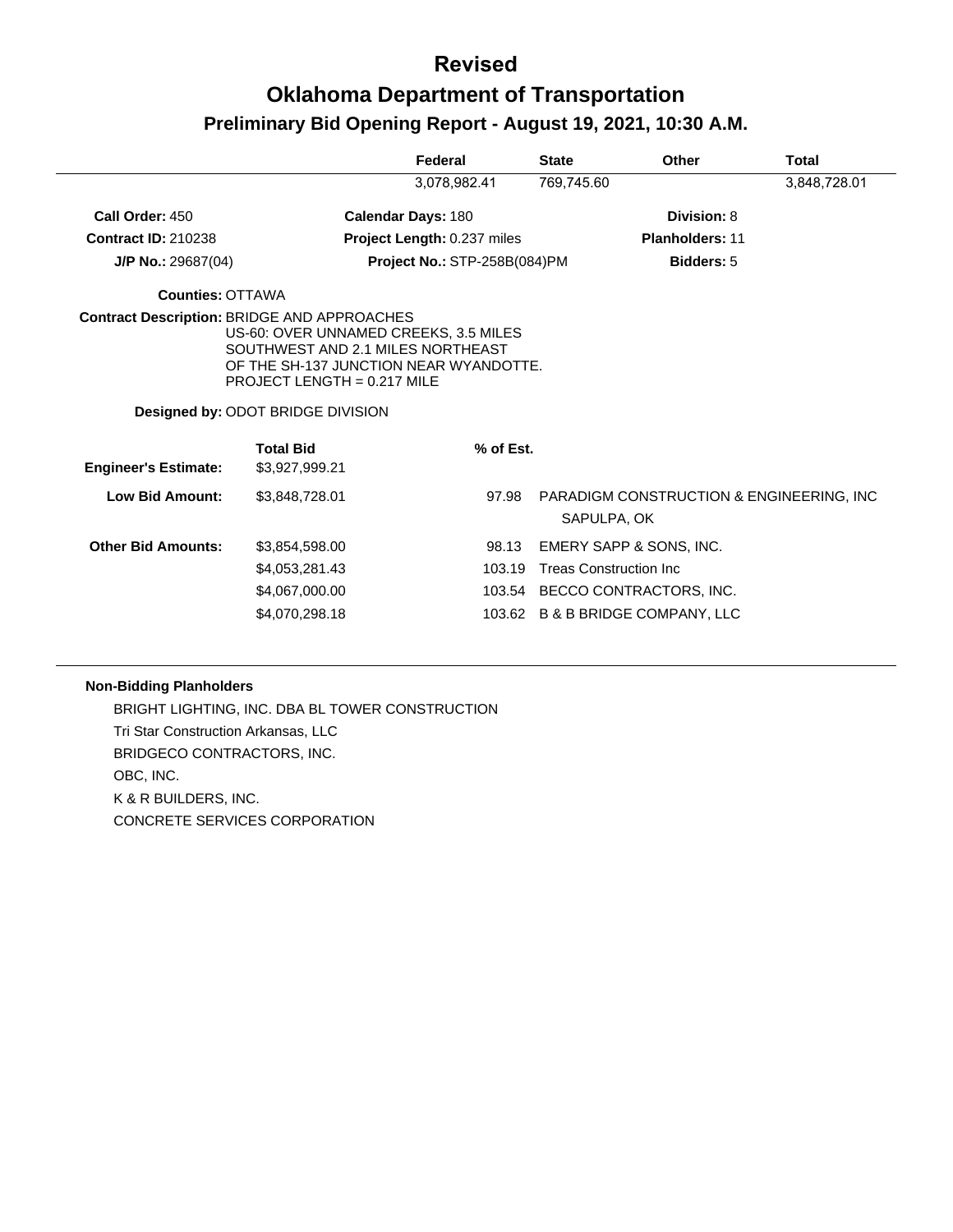# **Oklahoma Department of Transportation Preliminary Bid Opening Report - August 19, 2021, 10:30 A.M.**

|                                                                                   |                                                                | Federal                                                   | <b>State</b>     | Other                                                           | <b>Total</b>  |
|-----------------------------------------------------------------------------------|----------------------------------------------------------------|-----------------------------------------------------------|------------------|-----------------------------------------------------------------|---------------|
|                                                                                   |                                                                | 10,249,524.17                                             | 8,721,407.47     |                                                                 | 18,970,931.64 |
| Call Order: 455                                                                   |                                                                | <b>Calendar Days: 480</b>                                 |                  | Division: 4                                                     |               |
| <b>Contract ID: 210149</b>                                                        |                                                                | Project Length: 2.135 miles                               |                  | <b>Planholders: 8</b>                                           |               |
| $J/P$ No.: 28956(04)<br>28983(04)                                                 |                                                                | Project No.: NHPP-260N(055)PM                             | NHPP-260N(054)PM | Bidders: 6                                                      |               |
| <b>Counties: PAYNE</b>                                                            |                                                                |                                                           |                  |                                                                 |               |
| <b>Contract Description: GRADE, DRAIN, SURFACE, AND INTERSECTION MODIFICATION</b> | <b>EXTEND EAST IN CUSHING.</b><br>PROJECT LENGTH = 2.135 MILES | SH-33: FROM THE SH-18 (LITTLE AVENUE) INTERSECTION,       |                  |                                                                 |               |
|                                                                                   |                                                                | <b>Designed by: TRAFFIC ENGINEERING CONSULTANTS, INC.</b> |                  |                                                                 |               |
| <b>Engineer's Estimate:</b>                                                       | <b>Total Bid</b><br>\$17,890,703.52                            | % of Est.                                                 |                  |                                                                 |               |
| <b>Low Bid Amount:</b>                                                            | \$18,970,931.64                                                | 106.04                                                    | CO., INC. (JV)   | ALLEN CONTRACTING, INC./SHELL CONSTRUCTION<br>OKLAHOMA CITY, OK |               |
| <b>Other Bid Amounts:</b>                                                         | \$19,093,486.42                                                | 106.72                                                    |                  | DUIT CONSTRUCTION COMPANY, INC.                                 |               |
|                                                                                   | \$19,426,000.00                                                | 108.58                                                    |                  | CROSSLAND HEAVY CONTRACTORS INC.                                |               |
|                                                                                   | \$20,545,772.06                                                |                                                           |                  | 114.84 DOWNEY CONTRACTING, LLC                                  |               |
|                                                                                   | \$20,567,000.00                                                | 114.96                                                    |                  | BECCO CONTRACTORS, INC.                                         |               |
|                                                                                   | \$20,681,692.71                                                |                                                           |                  | 115.60 GRADE LINE CONSTRUCTION, LLC                             |               |
|                                                                                   |                                                                |                                                           |                  |                                                                 |               |

**Non-Bidding Planholders**

C-GAWF CONSTRUCTION, INC. SHERWOOD CONSTRUCTION CO., INC.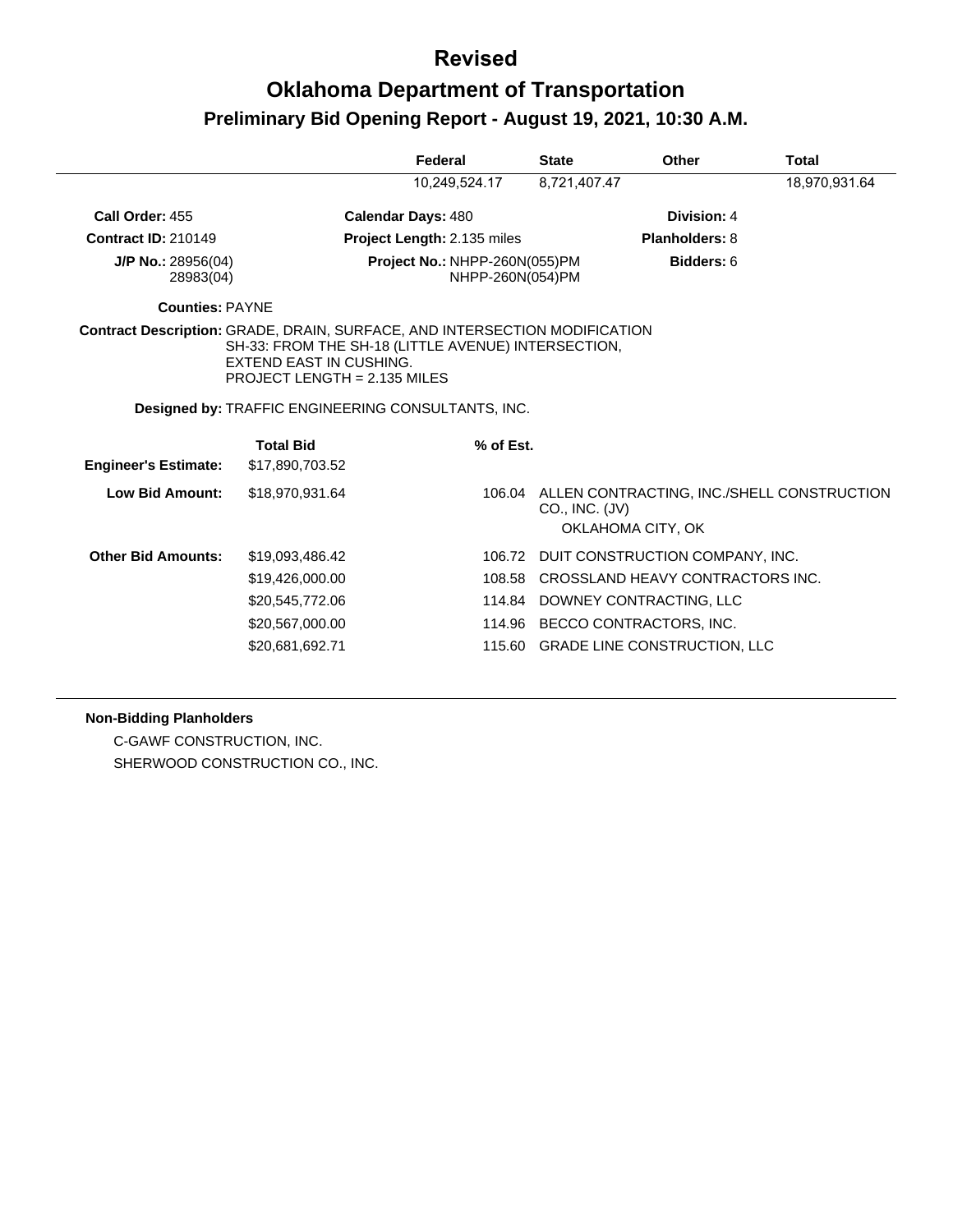# **Oklahoma Department of Transportation Preliminary Bid Opening Report - August 19, 2021, 10:30 A.M.**

|                                                |                                                                                                                 | Federal                      | <b>State</b>    | Other                                                | Total      |
|------------------------------------------------|-----------------------------------------------------------------------------------------------------------------|------------------------------|-----------------|------------------------------------------------------|------------|
|                                                |                                                                                                                 |                              | 253,216.16      |                                                      | 253,216.16 |
| Call Order: 460                                | Calendar Days: 60                                                                                               |                              |                 | Division: 3                                          |            |
| <b>Contract ID: 210121</b>                     |                                                                                                                 | Project Length: 0.000 miles  |                 | Planholders: 6                                       |            |
| J/P No.: 23285(12)                             |                                                                                                                 | Project No.: SSP-262C(064)PM |                 | <b>Bidders: 5</b>                                    |            |
|                                                | Counties: LINCOLN, PONTOTOC, SEMINOLE                                                                           |                              |                 |                                                      |            |
| <b>Contract Description: JOINT SEAL/REPAIR</b> | I-40/SH-9/SH-18/COUNTY ROAD (N3640): AT MULTIPLE<br>LOCATIONS IN DIVISION III.<br>PROJECT LENGTH = $0.00$ MILES |                              |                 |                                                      |            |
| Designed by:                                   |                                                                                                                 |                              |                 |                                                      |            |
| <b>Engineer's Estimate:</b>                    | <b>Total Bid</b><br>\$253,695.80                                                                                | % of Est.                    |                 |                                                      |            |
| <b>Low Bid Amount:</b>                         | \$253,216.16                                                                                                    | 99.81                        |                 | B & B CONSTRUCTION SERVICE J.T., INC.<br>CLAYTON, OK |            |
| <b>Other Bid Amounts:</b>                      | \$270,139.98                                                                                                    | 106.48                       | PBX CORPORATION |                                                      |            |
|                                                | \$293,341.30                                                                                                    |                              |                 |                                                      |            |
|                                                |                                                                                                                 |                              |                 | 115.63 BUILT RIGHT CONSTRUCTION, LLC                 |            |
|                                                | \$307,623.52                                                                                                    |                              |                 | 121.26 LOGOS CONSTRUCTION CO., LLC                   |            |

**Non-Bidding Planholders**

RESTEK, INC.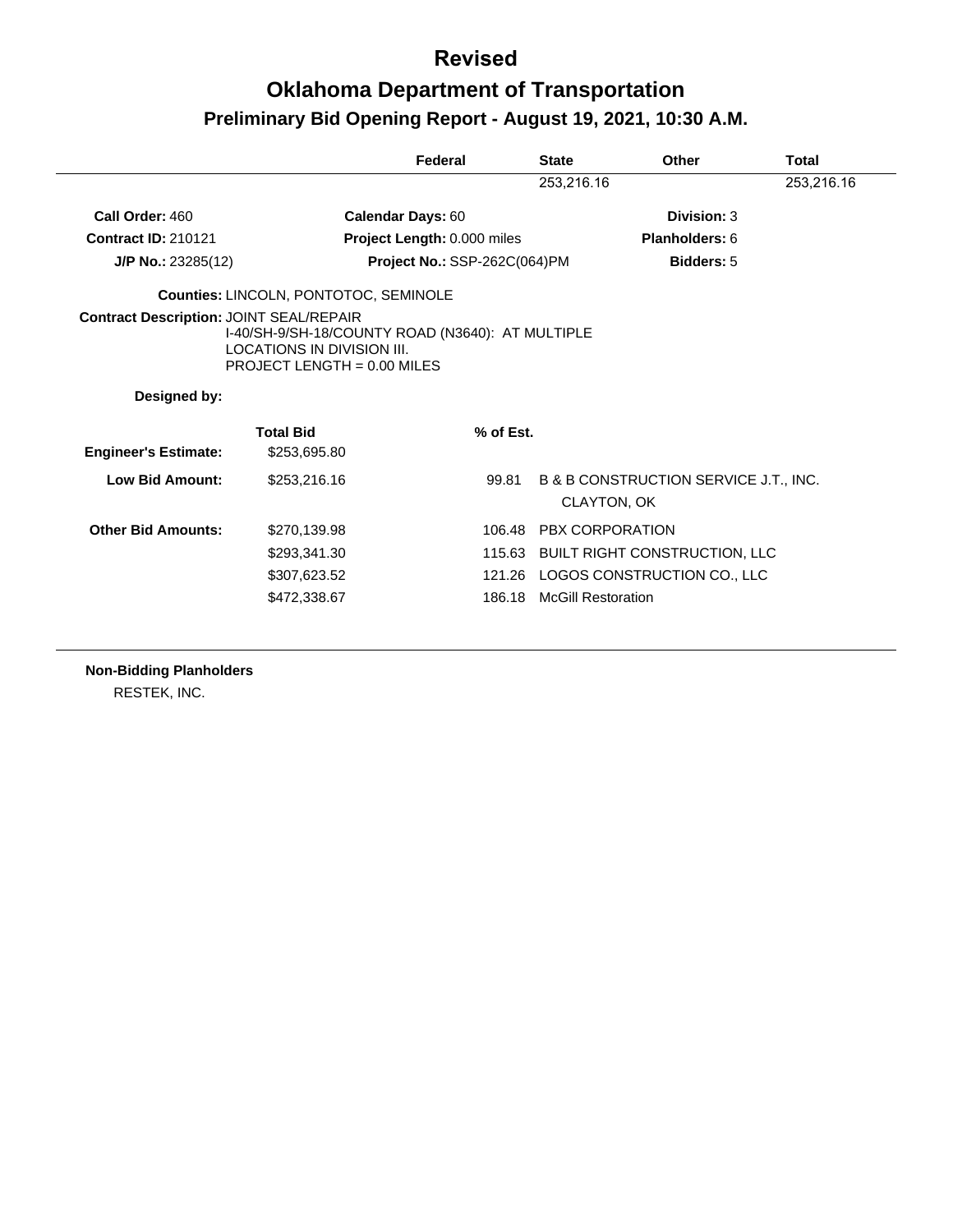# **Oklahoma Department of Transportation Preliminary Bid Opening Report - August 19, 2021, 10:30 A.M.**

|                             |                                                                                                                                                               | Federal                             | <b>State</b>                                   | <b>Other</b>           | Total        |
|-----------------------------|---------------------------------------------------------------------------------------------------------------------------------------------------------------|-------------------------------------|------------------------------------------------|------------------------|--------------|
|                             |                                                                                                                                                               | 1,256,814.93                        | 314,203.73                                     |                        | 1,571,018.66 |
| Call Order: 475             |                                                                                                                                                               | <b>Calendar Days: 100</b>           |                                                | Division: 1            |              |
| <b>Contract ID: 210241</b>  |                                                                                                                                                               | Project Length: 0.194 miles         |                                                | <b>Planholders: 10</b> |              |
| $J/P$ No.: 29779(04)        |                                                                                                                                                               | <b>Project No.: STP-268C(078)PM</b> |                                                | <b>Bidders: 2</b>      |              |
| <b>Counties: SEQUOYAH</b>   |                                                                                                                                                               |                                     |                                                |                        |              |
|                             | SH-101: OVER CEDAR CREEK, 4.9 MILES EAST OF THE US-59 JUNCTION NEAR AKINS.<br>PROJECT LENGTH = $0.193$ MILE<br><b>Designed by: AGUIRRE &amp; FIELDS, L.P.</b> |                                     |                                                |                        |              |
| <b>Engineer's Estimate:</b> | <b>Total Bid</b><br>\$1,381,452.50                                                                                                                            | % of Est.                           |                                                |                        |              |
| <b>Low Bid Amount:</b>      | \$1,571,018.66                                                                                                                                                | 113.72                              | <b>Treas Construction Inc.</b><br>Coalgate, OK |                        |              |
|                             |                                                                                                                                                               |                                     |                                                |                        |              |

#### **Non-Bidding Planholders**

RRY SERVICES LLC Tri Star Construction Arkansas, LLC BRIDGECO CONTRACTORS, INC. K & R BUILDERS, INC. BRIGHT LIGHTING, INC. DBA BL TOWER CONSTRUCTION PARADIGM CONSTRUCTION & ENGINEERING, INC OBC, INC. CONCRETE SERVICES CORPORATION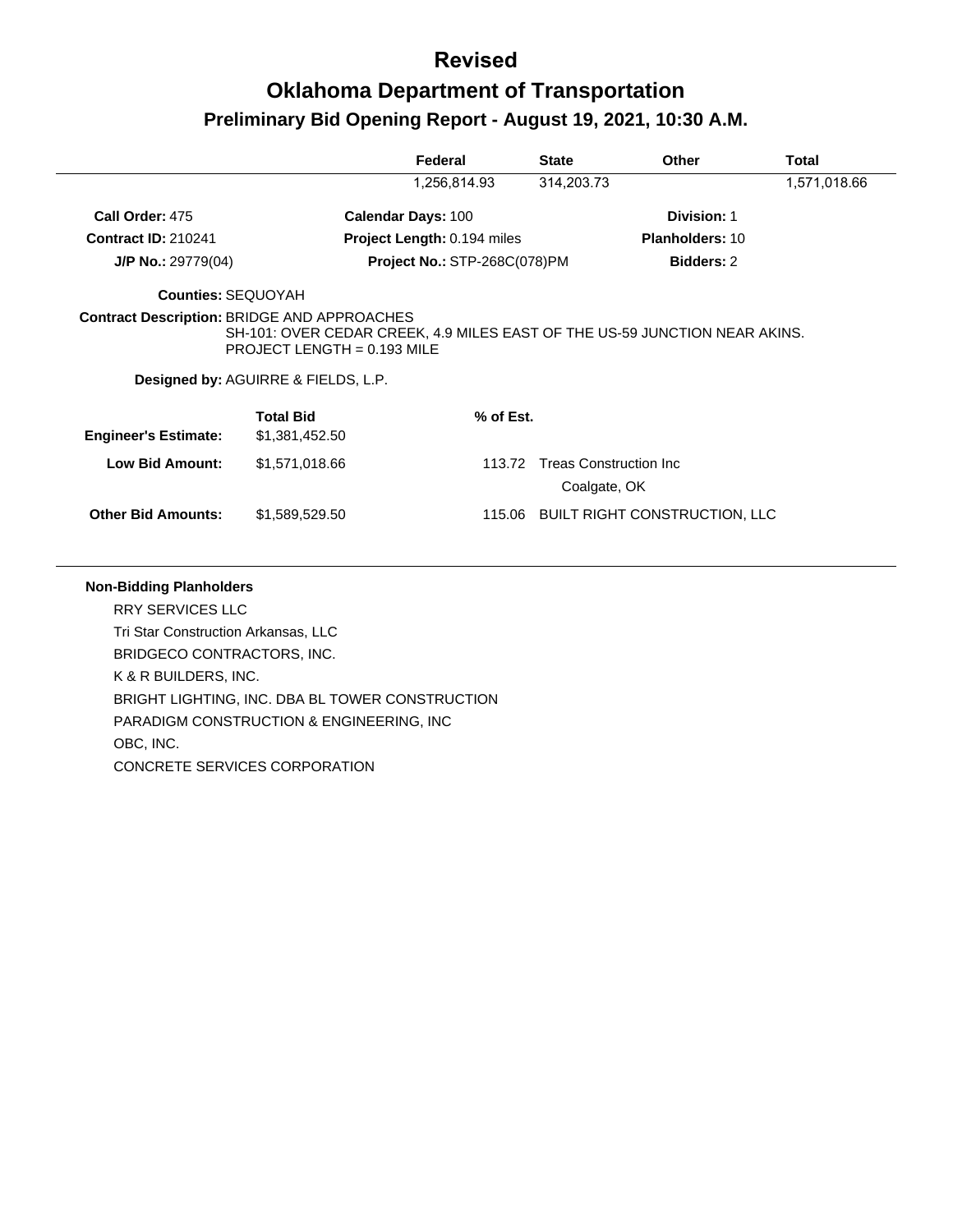|                                                              |                                                                                                          | Federal                            | <b>State</b> | Other                                            | Total        |
|--------------------------------------------------------------|----------------------------------------------------------------------------------------------------------|------------------------------------|--------------|--------------------------------------------------|--------------|
|                                                              |                                                                                                          | 2,595,849.20                       | 648,962.30   |                                                  | 3,244,811.50 |
| Call Order: 478                                              |                                                                                                          | <b>Calendar Days: 180</b>          |              | Division: 6                                      |              |
| <b>Contract ID: 210194</b>                                   |                                                                                                          | <b>Project Length: 3.733 miles</b> |              | Planholders: 4                                   |              |
| $J/P$ No.: 14971(35)                                         |                                                                                                          | Project No.: NHPP-008N(065)FP      |              | <b>Bidders: 2</b>                                |              |
| <b>Counties: TEXAS</b>                                       |                                                                                                          |                                    |              |                                                  |              |
| <b>Contract Description: GRADE AND DRAIN</b><br>Designed by: | US-54: FROM THE KANSAS STATE<br>LINE, EXTEND SOUTHWEST<br>NEAR TYRONE.<br>PROJECT LENGTH = $3.733$ MILES |                                    |              |                                                  |              |
| <b>Engineer's Estimate:</b>                                  | <b>Total Bid</b><br>\$2,567,804.32                                                                       | % of Est.                          |              |                                                  |              |
|                                                              |                                                                                                          |                                    |              |                                                  |              |
| <b>Low Bid Amount:</b>                                       | \$3,244,811.50                                                                                           | 126.37                             | OAKLEY, KS   | SPORER LAND DEVELOPMENT, INC.                    |              |
| <b>Other Bid Amounts:</b>                                    | \$3,451,009.59                                                                                           |                                    |              | 134.40 EBERT CONSTRUCTION CO., INC. & SUBSIDIARY |              |

#### **Non-Bidding Planholders**

SEWELL BROS., INC. ROBINSON CONSTRUCTION, LLC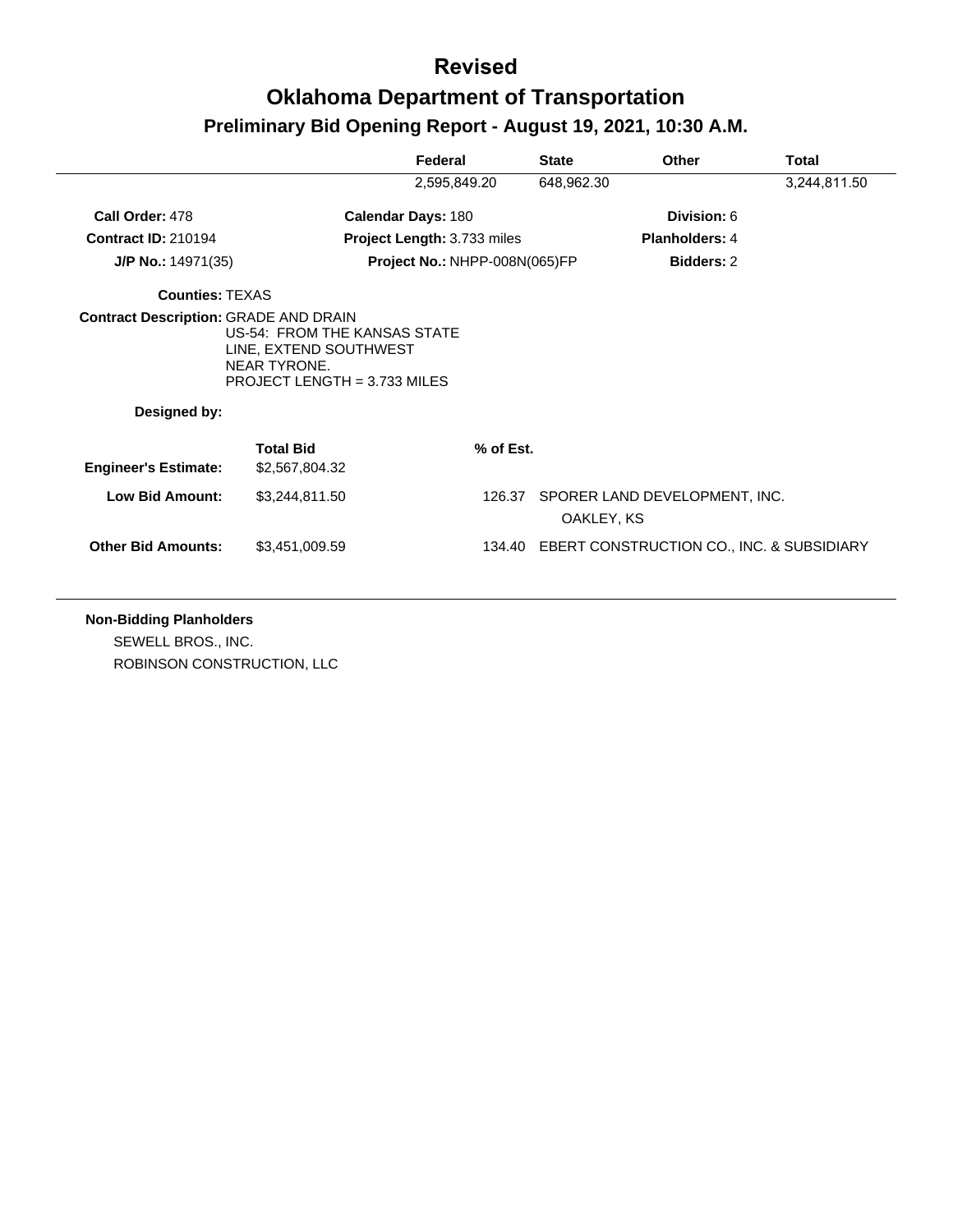# **Oklahoma Department of Transportation Preliminary Bid Opening Report - August 19, 2021, 10:30 A.M.**

|                                              |                                                                                                                                              | Federal                             | <b>State</b> | Other                                   | Total |
|----------------------------------------------|----------------------------------------------------------------------------------------------------------------------------------------------|-------------------------------------|--------------|-----------------------------------------|-------|
|                                              |                                                                                                                                              | 1,967,929.43                        |              |                                         |       |
| Call Order: 480                              | <b>Calendar Days: 90</b>                                                                                                                     |                                     |              | Division: 8                             |       |
| <b>Contract ID: 210242</b>                   |                                                                                                                                              | Project Length: 0.246 miles         |              | Planholders: 10                         |       |
| $J/P$ No.: 30318(10)                         |                                                                                                                                              | <b>Project No.: SSP-272F(308)SS</b> |              | <b>Bidders: 7</b>                       |       |
| <b>Counties: TULSA</b>                       |                                                                                                                                              |                                     |              |                                         |       |
| <b>Contract Description: BRIDGE PAINTING</b> | CITY STREETS (SHERIDAN RD/GARNETT RD/E 61ST STREET/E 71ST STREET):<br>AT MULTIPLE LOCATIONS IN DIVISION VIII.<br>PROJECT LENGTH = 0.000 MILE |                                     |              |                                         |       |
|                                              | Designed by: ODOT BRIDGE DIVISION                                                                                                            |                                     |              |                                         |       |
|                                              | <b>Total Bid</b>                                                                                                                             | % of Est.                           |              |                                         |       |
| <b>Engineer's Estimate:</b>                  | \$2,345,608.10                                                                                                                               |                                     |              |                                         |       |
| <b>Low Bid Amount:</b>                       | \$1,967,929.43                                                                                                                               | 83.90                               |              | JK INDUSTRIES, INC.                     |       |
|                                              |                                                                                                                                              |                                     |              | EDMOND, OK                              |       |
| <b>Other Bid Amounts:</b>                    | \$2,516,783.80                                                                                                                               | 107.30                              |              | SEMINOLE EQUIPMENT, INC.                |       |
|                                              | \$3,236,398.90                                                                                                                               | 137.98                              | COUNTY, INC. | M & J CONSTRUCTION COMPANY OF PINELLAS  |       |
|                                              | \$3,416,558.60                                                                                                                               |                                     |              | 145.66 LEGEND PAINTING, INC.            |       |
|                                              | \$3,426,602.30                                                                                                                               |                                     |              | 146.09 SOUTHERN ROAD & BRIDGE, LLC      |       |
|                                              | \$3,846,322.00                                                                                                                               |                                     |              | 163.98 PANTHER INDUSTRIAL PAINTING, LLC |       |
|                                              | \$4,400,000.00                                                                                                                               | 187.58                              |              | K.V.K. CONTRACTING, INC.                |       |

#### **Non-Bidding Planholders**

EURO PAINT, LLC MONOKO, LLC OMEGA COATINGS & CONSTRUCTION, LLC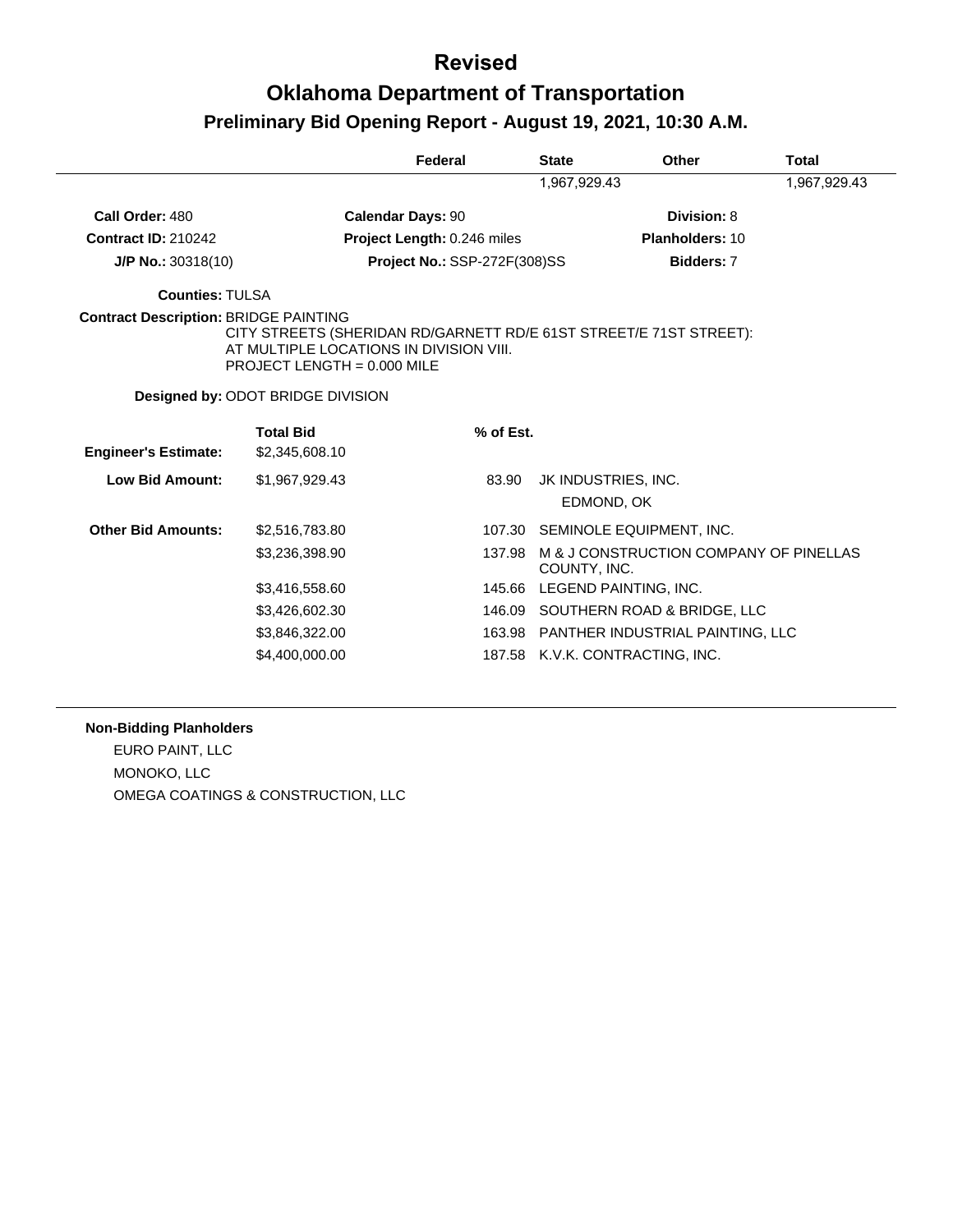# **Oklahoma Department of Transportation Preliminary Bid Opening Report - August 19, 2021, 10:30 A.M.**

|                             |                                                                                                                                                                                                                        | Federal                             | <b>State</b>              | Other                                      | Total      |
|-----------------------------|------------------------------------------------------------------------------------------------------------------------------------------------------------------------------------------------------------------------|-------------------------------------|---------------------------|--------------------------------------------|------------|
|                             |                                                                                                                                                                                                                        |                                     | 284,879.44                |                                            | 284,879.44 |
| Call Order: 485             | <b>Calendar Days: 60</b>                                                                                                                                                                                               |                                     |                           | Division: 8                                |            |
| <b>Contract ID: 210243</b>  |                                                                                                                                                                                                                        | Project Length: 1.183 miles         |                           | <b>Planholders: 3</b>                      |            |
| $J/P$ No.: 31943(08)        |                                                                                                                                                                                                                        | <b>Project No.: SSP-272F(307)SS</b> |                           | <b>Bidders: 2</b>                          |            |
|                             | Counties: CREEK, DELAWARE, MAYES, NOWATA, OTTAWA, PAWNEE, TULSA, WASHINGTON                                                                                                                                            |                                     |                           |                                            |            |
| Designed by:                | 1-444/1-444 RAMP/1-244 RAMP N-E/US-60/US-64/US-75/US-75A/<br>SH-11/SH-20/SH-51/ SH-82/CITY STREETS<br>(GARNETT RD/SHERIDAN RD/129TH E AVE):<br>AT MULTIPLE LOCATIONS IN DIVISION VIII.<br>PROJECT LENGTH = $0.00$ MILE |                                     |                           |                                            |            |
|                             | <b>Total Bid</b>                                                                                                                                                                                                       | % of Est.                           |                           |                                            |            |
| <b>Engineer's Estimate:</b> | \$328,670.61                                                                                                                                                                                                           |                                     |                           |                                            |            |
| Low Bid Amount:             | \$284.879.44                                                                                                                                                                                                           | 86.68                               |                           | LOGOS CONSTRUCTION CO., LLC<br>SAPULPA, OK |            |
| <b>Other Bid Amounts:</b>   | \$414,699,26                                                                                                                                                                                                           |                                     | 126.17 McGill Restoration |                                            |            |
|                             |                                                                                                                                                                                                                        |                                     |                           |                                            |            |

**Non-Bidding Planholders**

GARY A. CRAIN, INC.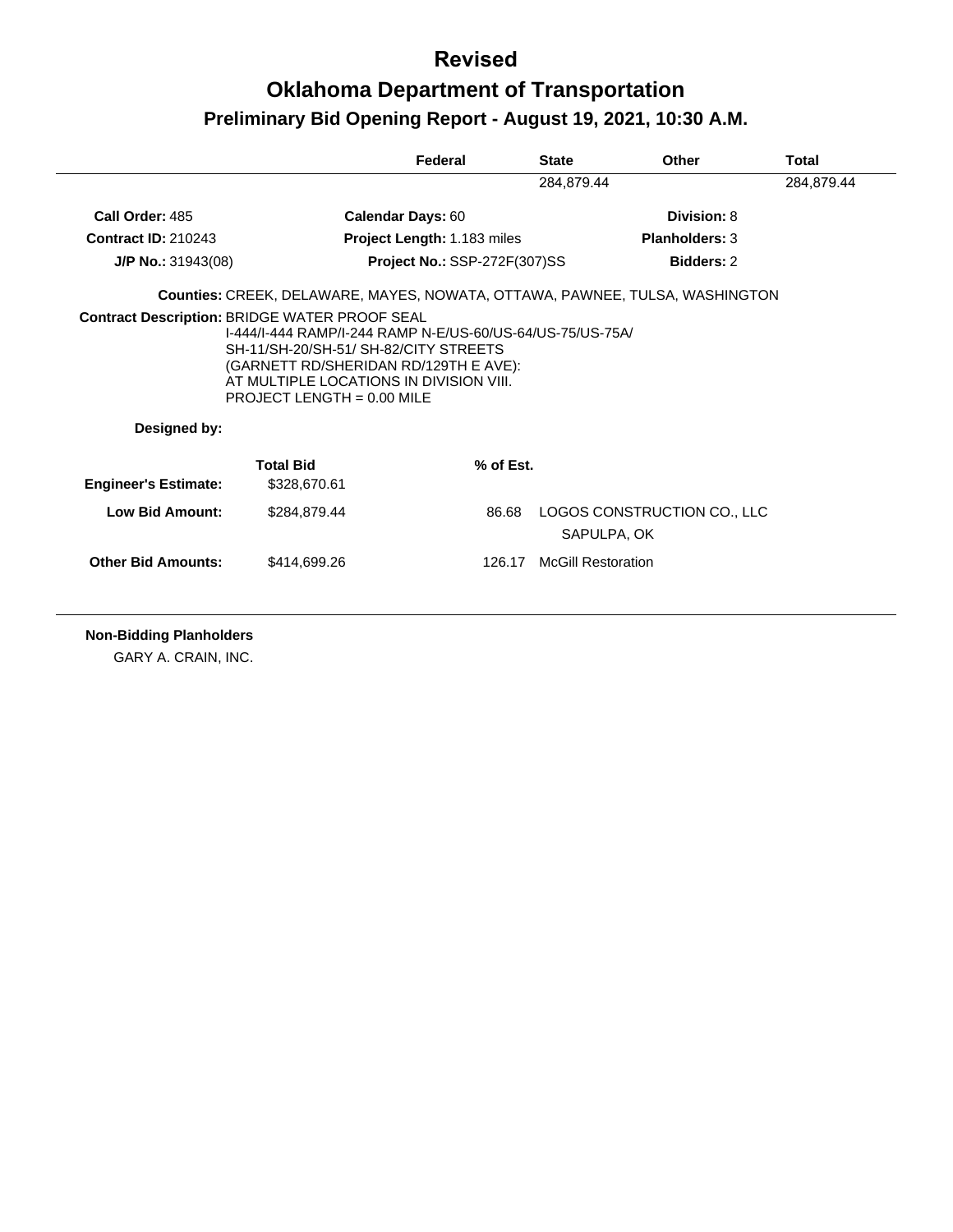| <b>Total of Estimates</b>        | <b>Total of Low Bids</b> | Per. of Estimate |                | <b>Total Number of Bids</b> |
|----------------------------------|--------------------------|------------------|----------------|-----------------------------|
| \$64,451,395.27                  | \$77,020,407.09          | 119.50%          |                | 63                          |
|                                  |                          |                  |                |                             |
|                                  | Federal                  | State            | Other          | Total                       |
| Aug. 19 & 20 Low-Bids            | \$55,349,789.35          | \$19,362,976.54  | \$2.332.554.40 | \$77,045,320.29             |
| Rejected Low-Bids                | (30,990,324.17           | (4,876,321.02)   | 0.00           | (35,866,645.19)             |
| Deferral from July 2021          | 853,373.00               | 0.00             | 15.844.00      | 869.217.00                  |
| Aug. 2021 Total Revised Low-Bids | \$25,212,838.18          | \$14.486.655.52  | \$2.348.398.40 | \$42,047,892,10             |

Keys:<br>(B) :<br>(D) : (B) : City Funds

(D) : CIRB Funds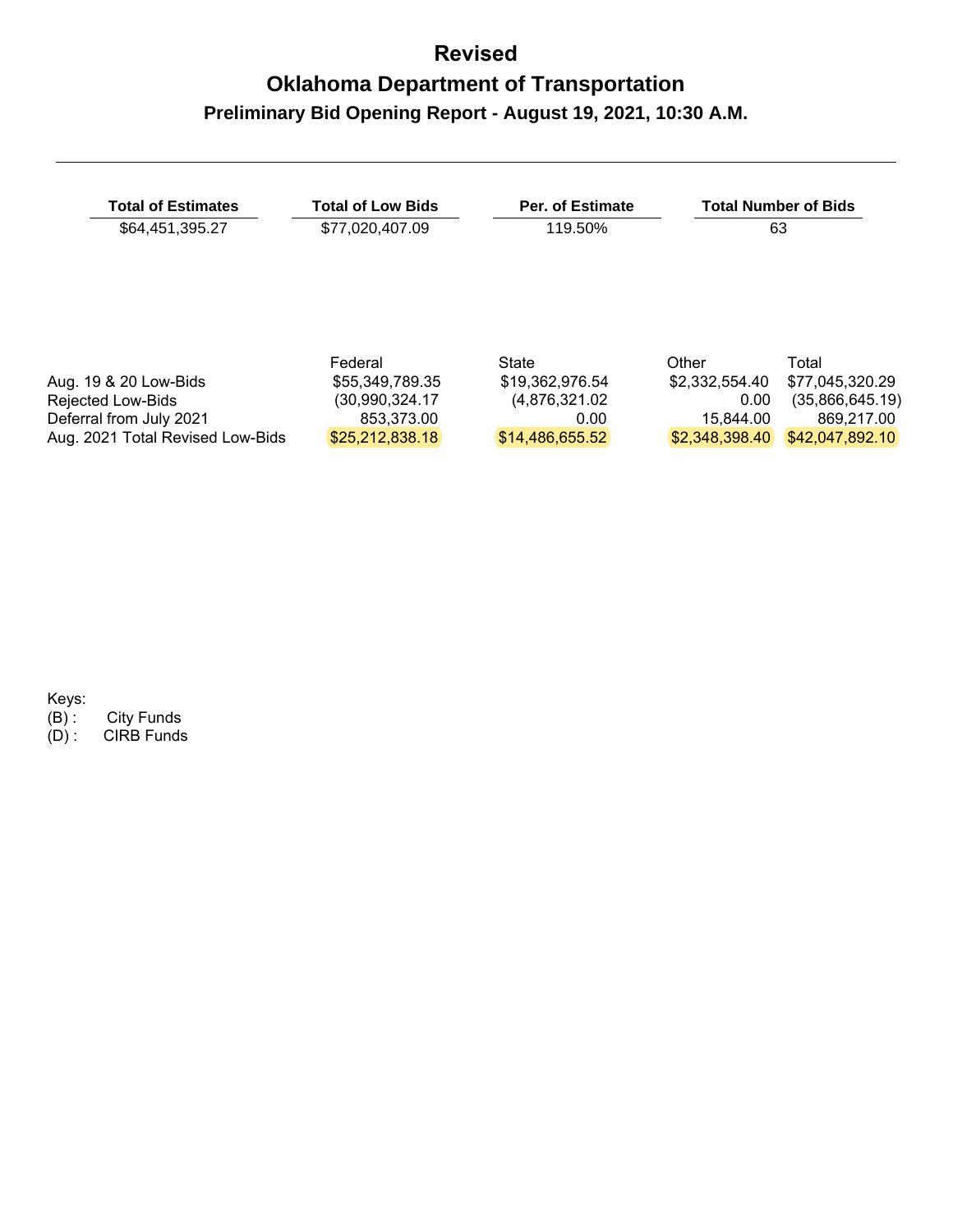# Oklahoma Department of Transportation Preliminary Bid Opening Report - August 20, 2021, 10:00 A.M.

|                                            |                                                                                 | Federal                      | State                          | Other                                        | Total     |
|--------------------------------------------|---------------------------------------------------------------------------------|------------------------------|--------------------------------|----------------------------------------------|-----------|
|                                            |                                                                                 |                              | 24,913.20                      |                                              | 24,913.20 |
| Call Order: 015                            |                                                                                 | Calendar Days: 14            |                                | Division: 8                                  |           |
| Contract ID: 210300                        |                                                                                 | Project Length: 0.015 miles  |                                | Planholders: 4                               |           |
| J/P No.: 34816(04)                         |                                                                                 | Project No.: SAP-2440(029)ES |                                | Bidders: 4                                   |           |
| Counties: TULSA                            |                                                                                 |                              |                                |                                              |           |
| <b>Contract Description: BRIDGE REPAIR</b> | I-244: OVER MAIN STREET IN THE CITY OF TULSA.<br>PROJECT LENGTH = $0.000$ MILES |                              |                                |                                              |           |
| Designed by:                               |                                                                                 |                              |                                |                                              |           |
| Engineer's Estimate:                       | <b>Total Bid</b><br>\$23,534.80                                                 | % of Est.                    |                                |                                              |           |
| Low Bid Amount:                            | \$24,913.20                                                                     | 105.86                       | PBX CORPORATION<br>SAPULPA, OK |                                              |           |
| Other Bid Amounts:                         | \$29,093.30                                                                     |                              |                                | 123.62 LOGOS CONSTRUCTION CO., LLC           |           |
|                                            | \$29,523.75                                                                     |                              |                                | 125.45 B & B CONSTRUCTION SERVICE J.T., INC. |           |
|                                            | \$45,714.39                                                                     |                              |                                | 194.24 GIBSON & ASSOCIATES, INC.             |           |
|                                            |                                                                                 |                              |                                |                                              |           |

Non-Bidding Planholders